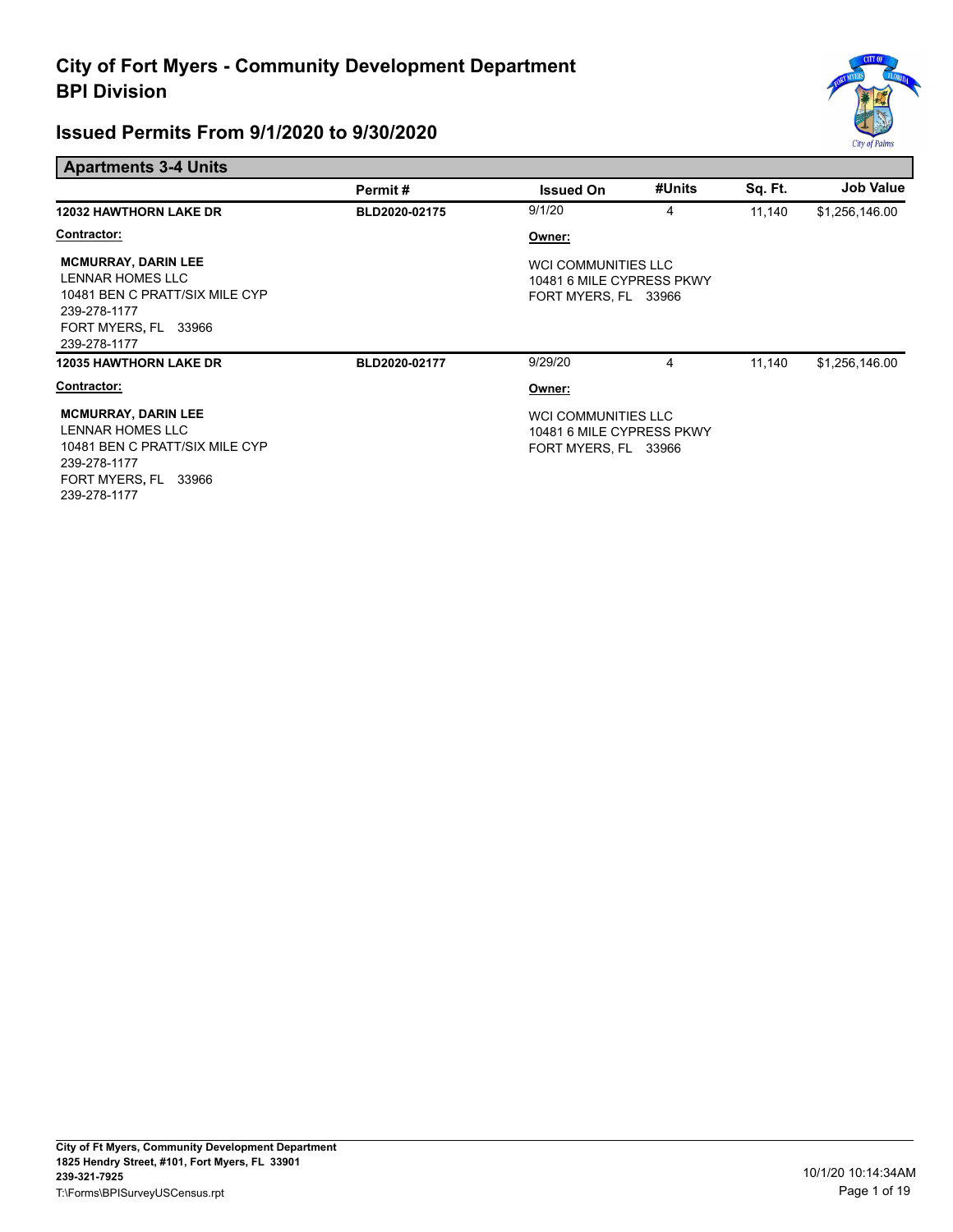

# **Apartments 5+ Units**  Permit # **Issued On #Units** Sq. Ft. Job Value **10924 LEGACY GATEWAY CIR - BLDG 2 BLD2018-03202** 9/22/20 46 59,692 \$[7,617,296.00](https://7,617,296.00)  **Contractor: Owner: Owner: Owner: Owner: Owner: Owner: Owner: Owner: Owner: Owner: Owner: Owner: Owner: Owner: Owner: Owner: Owner: Owner: Owner: Owner: Owner: OWNER**

### **CRUM, CRESTON 60 CRUM, CRESTON CRUM, CRESTON CRUM, CRESTON CRUM**

 CHARLOTTE**,** NC 28277 GCI CONSTRUCTION 25101 CHAGRIN BLVD STE 300 10720 SIKES PLACE 704-375-4509 BEACHWOOD, OH 44122 704-375-4509

#### **10936 LEGACY GATEWAY CIR - BLDG 3** BLD2018-03212 9/22/20 88 122,184 \$16,128,288.00

#### **Contractor: Owner: Owner: Owner: Owner: Owner: Owner: Owner: Owner: Owner: Owner: Owner: Owner: Owner: Owner: Owner: Owner: Owner: Owner: Owner: Owner: Owner: OWNER**

 CHARLOTTE**,** NC 28277 10720 SIKES PLACE 704-375-4509 704-375-4509

**CRUM, CRESTON** LEGACY GATEWAY 60 LLC + 25101 CHAGRIN BLVD STE 300<br>BEACHWOOD, OH 44122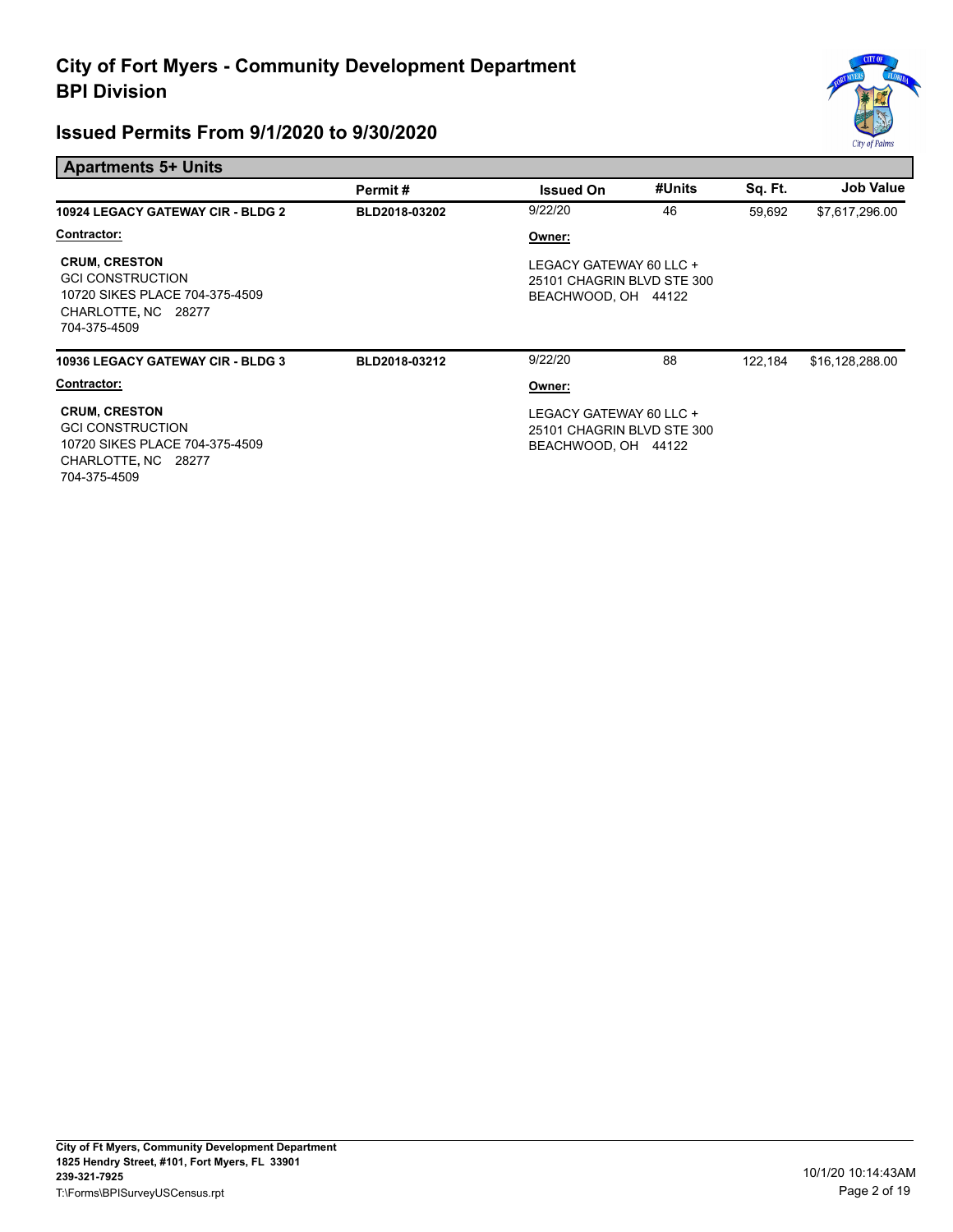

| <b>Single Family</b>                                                                                                                            |               |                                                                                          |              |         |                  |
|-------------------------------------------------------------------------------------------------------------------------------------------------|---------------|------------------------------------------------------------------------------------------|--------------|---------|------------------|
|                                                                                                                                                 | Permit#       | <b>Issued On</b>                                                                         | #Units       | Sq. Ft. | <b>Job Value</b> |
| <b>4413 LEMONGRASS DR</b>                                                                                                                       | BLD2020-01732 | 9/1/20                                                                                   | $\mathbf{1}$ | 2,924   | \$358,073.00     |
| <u>Contractor:</u>                                                                                                                              |               | Owner:                                                                                   |              |         |                  |
| <b>MCMURRAY, DARIN LEE</b><br>LENNAR HOMES LLC<br>10481 BEN C PRATT/SIX MILE CYP<br>239-278-1177<br>FORT MYERS, FL 33966<br>239-278-1177        |               | CALATLANTIC GROUP INC<br>10481 BEN C PRATT SIX MILE CYPRESS PKWY<br>FORT MYERS, FL 33966 |              |         |                  |
| <b>4409 LEMONGRASS DR</b>                                                                                                                       | BLD2020-01733 | 9/1/20                                                                                   | $\mathbf{1}$ | 2,276   | \$278,719.00     |
| <u>Contractor:</u>                                                                                                                              |               | Owner:                                                                                   |              |         |                  |
| <b>MCMURRAY, DARIN LEE</b><br>LENNAR HOMES LLC<br>10481 BEN C PRATT/SIX MILE CYP<br>239-278-1177<br>FORT MYERS, FL 33966<br>239-278-1177        |               | CALATLANTIC GROUP INC<br>10481 BEN C PRATT SIX MILE CYPRESS PKWY<br>FORT MYERS, FL 33966 |              |         |                  |
| <b>11884 HICKORY ESTATE CIR</b>                                                                                                                 | BLD2020-01751 | 9/1/20                                                                                   | $\mathbf{1}$ | 3,296   | \$403,628.00     |
| <b>Contractor:</b>                                                                                                                              |               | Owner:                                                                                   |              |         |                  |
| <b>MCMURRAY, DARIN LEE</b><br>LENNAR HOMES LLC<br>10481 BEN C PRATT/SIX MILE CYP<br>239-278-1177<br>FORT MYERS, FL 33966<br>239-278-1177        |               | <b>WCI COMMUNITIES LLC</b><br>10481 6 MILE CYPRESS PKWY<br>FORT MYERS, FL 33966          |              |         |                  |
| <b>11889 HICKORY ESTATE CIR</b>                                                                                                                 | BLD2020-01753 | 9/1/20                                                                                   | $\mathbf{1}$ | 3,296   | \$403,628.00     |
| <u>Contractor:</u>                                                                                                                              |               | Owner:                                                                                   |              |         |                  |
| <b>MCMURRAY, DARIN LEE</b><br>LENNAR HOMES LLC<br>10481 BEN C PRATT/SIX MILE CYP<br>239-278-1177<br>FORT MYERS, FL 33966<br>239-278-1177        |               | WCI COMMUNITIES LLC<br>10481 6 MILE CYPRESS PKWY<br>FORT MYERS, FL 33966                 |              |         |                  |
| <b>11967 ARBOR TRACE DR</b>                                                                                                                     | BLD2020-01765 | 9/1/20                                                                                   | $\mathbf{1}$ | 2,629   | \$321,947.00     |
| <b>Contractor:</b>                                                                                                                              |               | Owner:                                                                                   |              |         |                  |
| <b>MCMURRAY, DARIN LEE</b><br>LENNAR HOMES LLC<br>10481 BEN C PRATT/SIX MILE CYP<br>239-278-1177<br>FORT MYERS, FL 33966<br>239-278-1177        |               | WCI COMMUNITIES LLC<br>10481 6 MILE CYPRESS PKWY<br>FORT MYERS, FL 33966                 |              |         |                  |
| <b>4428 LEMONGRASS DR</b>                                                                                                                       | BLD2020-01770 | 9/1/20                                                                                   | $\mathbf{1}$ | 2,629   | \$321,947.00     |
| <u>Contractor:</u>                                                                                                                              |               | Owner:                                                                                   |              |         |                  |
| <b>MCMURRAY, DARIN LEE</b><br><b>LENNAR HOMES LLC</b><br>10481 BEN C PRATT/SIX MILE CYP<br>239-278-1177<br>FORT MYERS, FL 33966<br>239-278-1177 |               | CALATLANTIC GROUP INC<br>10481 BEN C PRATT SIX MILE CYPRESS PKWY<br>FORT MYERS, FL 33966 |              |         |                  |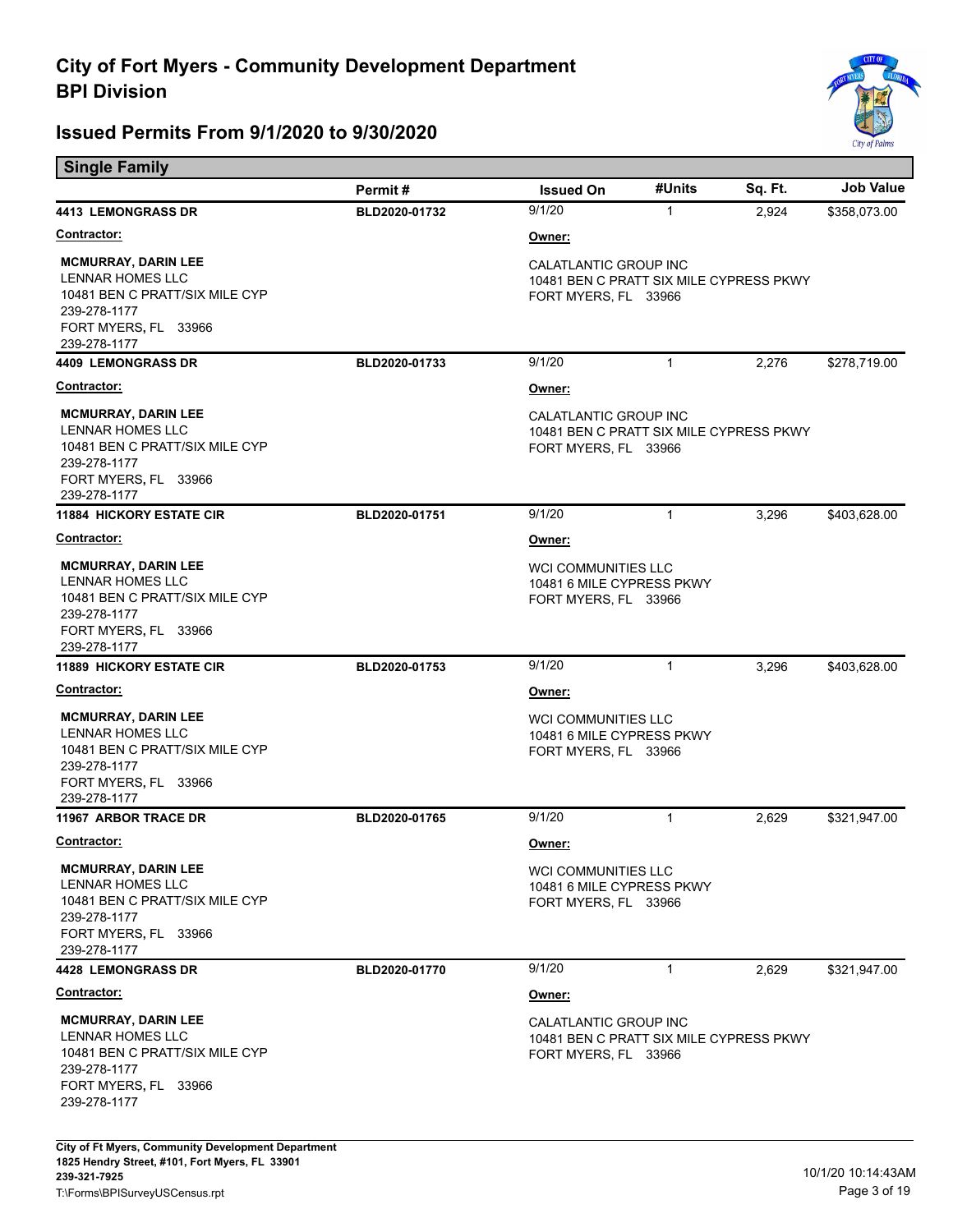

| <b>Single Family</b>                                                                                                                            |               |                                                                                           |              |         |                |
|-------------------------------------------------------------------------------------------------------------------------------------------------|---------------|-------------------------------------------------------------------------------------------|--------------|---------|----------------|
|                                                                                                                                                 | Permit#       | <b>Issued On</b>                                                                          | #Units       | Sq. Ft. | Job Value      |
| <b>1302 JAMBALANA LN</b>                                                                                                                        | BLD2020-01981 | 9/1/20                                                                                    | $\mathbf{1}$ | 8,569   | \$1,250,000.00 |
| Contractor:                                                                                                                                     |               | Owner:                                                                                    |              |         |                |
| <b>RICHARDSON, RONALD</b><br><b>RICHARDSON HOMES INC</b><br>5471 LEE ST 239-694-8889<br>LEHIGH ACRES, FL 33971<br>239-694-8889                  |               | SABHA KHALID<br>3944 WEST RIVERSIDE DR<br>FORT MYERS, FL 33901                            |              |         |                |
| <b>11976 ARBOR TRACE DR</b>                                                                                                                     | BLD2020-02348 | 9/1/20                                                                                    | $\mathbf{1}$ | 2,629   | \$321,947.00   |
| <b>Contractor:</b>                                                                                                                              |               | Owner:                                                                                    |              |         |                |
| <b>MCMURRAY, DARIN LEE</b><br>LENNAR HOMES LLC<br>10481 BEN C PRATT/SIX MILE CYP<br>239-278-1177<br>FORT MYERS, FL 33966<br>239-278-1177        |               | <b>WCI COMMUNITIES LLC</b><br>10481 6 MILE CYPRESS PKWY<br>FORT MYERS, FL 33966           |              |         |                |
| <b>11880 HICKORY ESTATE CIR</b>                                                                                                                 | BLD2020-02357 | 9/1/20                                                                                    | $\mathbf{1}$ | 3,150   | \$385,749.00   |
| Contractor:                                                                                                                                     |               | <u>Owner:</u>                                                                             |              |         |                |
| <b>MCMURRAY, DARIN LEE</b><br><b>LENNAR HOMES LLC</b><br>10481 BEN C PRATT/SIX MILE CYP<br>239-278-1177<br>FORT MYERS, FL 33966<br>239-278-1177 |               | <b>WCI COMMUNITIES LLC</b><br>10481 6 MILE CYPRESS PKWY<br>FORT MYERS, FL 33966           |              |         |                |
| 2998 BIRCHIN LN                                                                                                                                 | BLD2020-02587 | 9/1/20                                                                                    | $\mathbf{1}$ | 2,362   | \$289,251.00   |
| <u>Contractor:</u>                                                                                                                              |               | Owner:                                                                                    |              |         |                |
| <b>ROBBINS, JUSTIN ANDREW</b><br>D.R. HORTON INC.<br>10541 BEN C. PRATT/SIX MILE 239-225-2658<br>FORT MYERS, FL 33966<br>239-225-2658           |               | D R HORTON INC<br>10541 BEN C PRATT SIX MILE CYPRESS PKWY STE 100<br>FORT MYERS, FL 33966 |              |         |                |
| 3002 BIRCHIN LN                                                                                                                                 | BLD2020-02590 | 9/1/20                                                                                    | $\mathbf{1}$ | 2,238   | \$274,065.00   |
| Contractor:                                                                                                                                     |               | Owner:                                                                                    |              |         |                |
| <b>ROBBINS, JUSTIN ANDREW</b><br>D.R. HORTON INC.<br>10541 BEN C. PRATT/SIX MILE 239-225-2658<br>FORT MYERS, FL 33966<br>239-225-2658           |               | D R HORTON INC<br>10541 BEN C PRATT SIX MILE CYPRESS PKWY STE 100<br>FORT MYERS, FL 33966 |              |         |                |
| 11992 ARBOR TRACE DR                                                                                                                            | BLD2020-02578 | 9/2/20                                                                                    | $\mathbf{1}$ | 2,629   | \$321,947.00   |
| Contractor:                                                                                                                                     |               | Owner:                                                                                    |              |         |                |
| <b>MCMURRAY, DARIN LEE</b><br>LENNAR HOMES LLC<br>10481 BEN C PRATT/SIX MILE CYP<br>239-278-1177<br>FORT MYERS, FL 33966<br>239-278-1177        |               | WCI COMMUNITIES LLC<br>10481 6 MILE CYPRESS PKWY<br>FORT MYERS, FL 33966                  |              |         |                |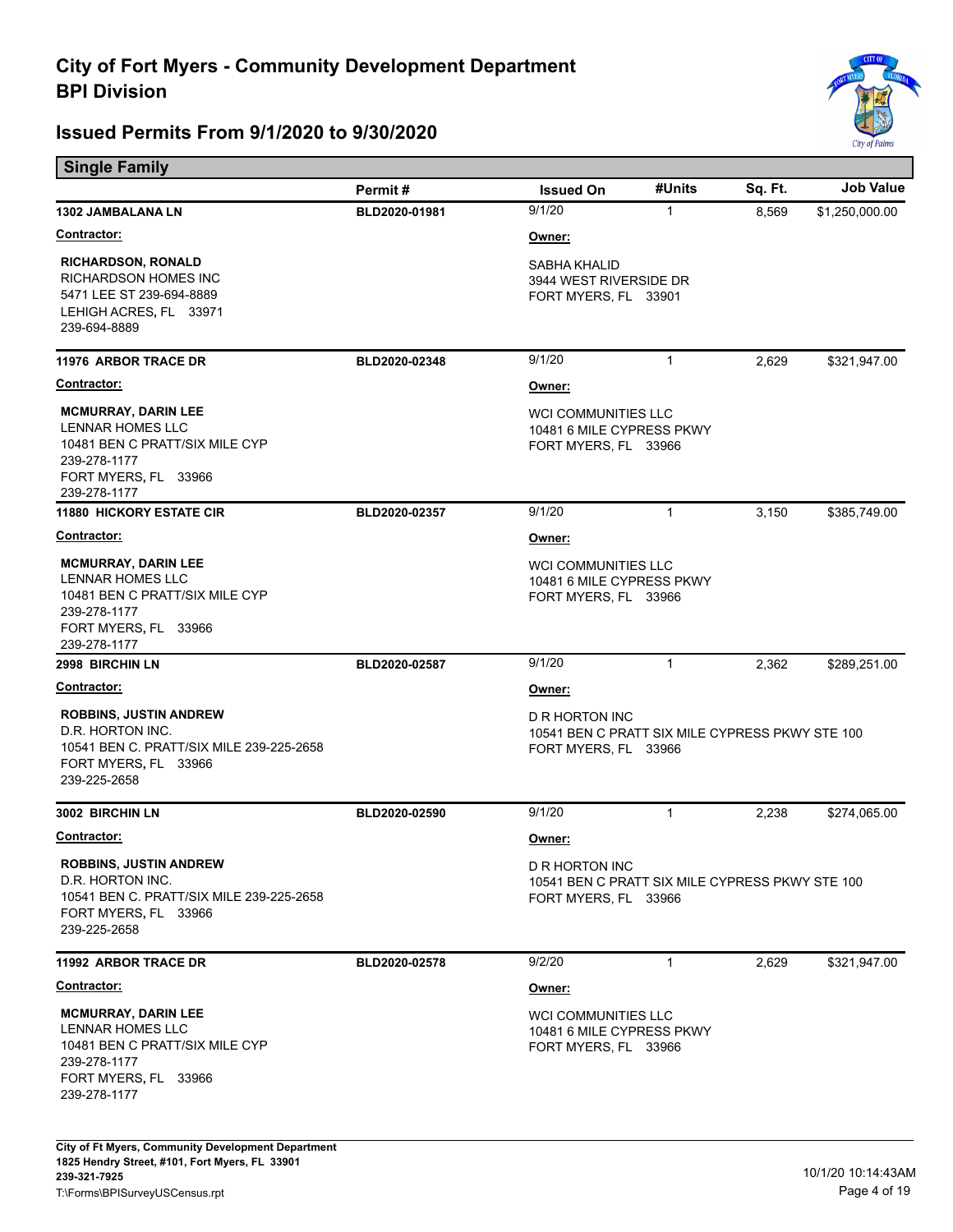

| <b>Single Family</b>                                                                                                                     |               |                                                                                           |              |         |                  |  |
|------------------------------------------------------------------------------------------------------------------------------------------|---------------|-------------------------------------------------------------------------------------------|--------------|---------|------------------|--|
|                                                                                                                                          | Permit#       | <b>Issued On</b>                                                                          | #Units       | Sq. Ft. | <b>Job Value</b> |  |
| <b>4405 LEMONGRASS DR</b>                                                                                                                | BLD2020-02585 | 9/2/20                                                                                    | $\mathbf{1}$ | 2,629   | \$321,947.00     |  |
| <b>Contractor:</b>                                                                                                                       |               | Owner:                                                                                    |              |         |                  |  |
| <b>MCMURRAY, DARIN LEE</b><br>LENNAR HOMES LLC<br>10481 BEN C PRATT/SIX MILE CYP<br>239-278-1177<br>FORT MYERS, FL 33966<br>239-278-1177 |               | CALATLANTIC GROUP INC<br>10481 BEN C PRATT SIX MILE CYPRESS PKWY<br>FORT MYERS, FL 33966  |              |         |                  |  |
| 2913 ROYAL GARDENS AVE                                                                                                                   | BLD2020-02641 | 9/2/20                                                                                    | $\mathbf{1}$ | 3,160   | \$386,974.00     |  |
| <u>Contractor:</u>                                                                                                                       |               | Owner:                                                                                    |              |         |                  |  |
| <b>ROBBINS, JUSTIN ANDREW</b><br>D.R. HORTON INC.<br>10541 BEN C. PRATT/SIX MILE 239-225-2658<br>FORT MYERS, FL 33966<br>239-225-2658    |               | D R HORTON INC<br>10541 BEN C PRATT SIX MILE CYPRESS PKWY STE 100<br>FORT MYERS, FL 33966 |              |         |                  |  |
| <b>4142 BLOOMFIELD ST</b>                                                                                                                | BLD2020-02650 | 9/2/20                                                                                    | $\mathbf{1}$ | 2,238   | \$274,065.00     |  |
| <b>Contractor:</b>                                                                                                                       |               | Owner:                                                                                    |              |         |                  |  |
| <b>ROBBINS, JUSTIN ANDREW</b><br>D.R. HORTON INC.<br>10541 BEN C. PRATT/SIX MILE 239-225-2658<br>FORT MYERS, FL 33966<br>239-225-2658    |               | D R HORTON INC<br>10541 BEN C PRATT SIX MILE CYPRESS PKWY STE 100<br>FORT MYERS, FL 33966 |              |         |                  |  |
| 2985 BIRCHIN LN                                                                                                                          | BLD2020-02600 | 9/3/20                                                                                    | $\mathbf{1}$ | 2,362   | \$289,251.00     |  |
| <b>Contractor:</b>                                                                                                                       |               | Owner:                                                                                    |              |         |                  |  |
| <b>ROBBINS, JUSTIN ANDREW</b><br>D.R. HORTON INC.<br>10541 BEN C. PRATT/SIX MILE 239-225-2658<br>FORT MYERS, FL 33966<br>239-225-2658    |               | D R HORTON INC<br>10541 BEN C PRATT SIX MILE CYPRESS PKWY STE 100<br>FORT MYERS, FL 33966 |              |         |                  |  |
| <b>11498 TIVERTON TRCE</b>                                                                                                               | BLD2020-02620 | 9/3/20                                                                                    | $\mathbf{1}$ | 3,963   | \$485,309.00     |  |
| <b>Contractor:</b>                                                                                                                       |               | Owner:                                                                                    |              |         |                  |  |
| <b>STEWART, JAMES KEITH</b><br><b>CENTEX HOMES</b><br>24311 WALDEN CENTER DR 239-495-4800<br>BONITA SPRINGS, FL 34134<br>239-495-4800    |               | <b>CENTEX HOMES</b><br>24311 WALDEN CENTER DR STE 300<br>BONITA SPRINGS, FL 34134         |              |         |                  |  |
| <b>11889 CLIFTON TER</b>                                                                                                                 | BLD2020-02621 | 9/3/20                                                                                    | $\mathbf{1}$ | 2,876   | \$352,195.00     |  |
| <b>Contractor:</b>                                                                                                                       |               | Owner:                                                                                    |              |         |                  |  |
| <b>STEWART, JAMES KEITH</b><br><b>CENTEX HOMES</b><br>24311 WALDEN CENTER DR 239-495-4800<br>BONITA SPRINGS, FL 34134<br>239-495-4800    |               | <b>CENTEX HOMES</b><br>24311 WALDEN CENTER DR STE 300<br>BONITA SPRINGS, FL 34134         |              |         |                  |  |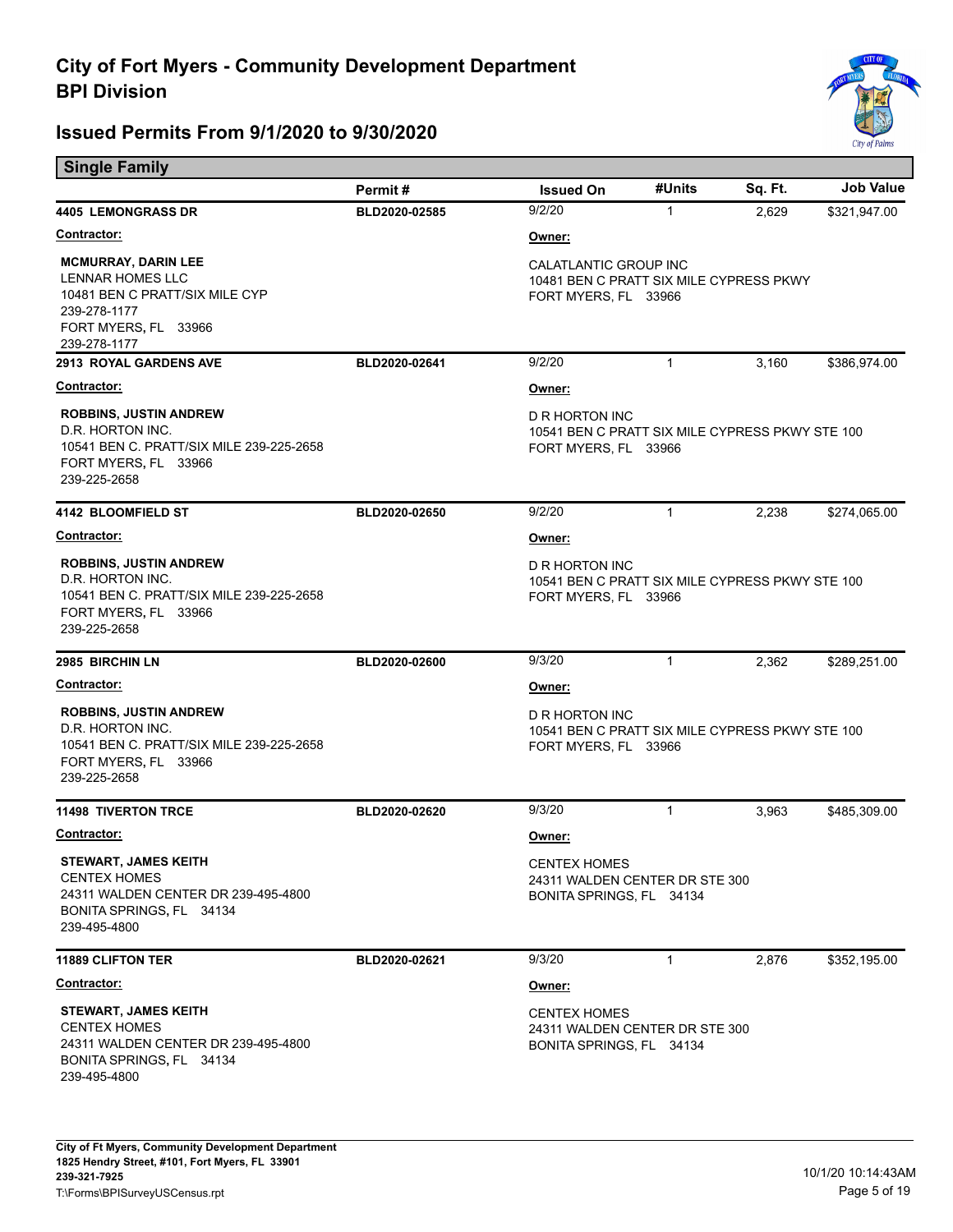

| <b>Single Family</b>                                                                                                                                |               |                                                                                                 |              |         |                  |
|-----------------------------------------------------------------------------------------------------------------------------------------------------|---------------|-------------------------------------------------------------------------------------------------|--------------|---------|------------------|
|                                                                                                                                                     | Permit#       | <b>Issued On</b>                                                                                | #Units       | Sq. Ft. | <b>Job Value</b> |
| <b>11869 CLIFTON TER</b>                                                                                                                            | BLD2020-02622 | 9/3/20                                                                                          | $\mathbf{1}$ | 2,388   | \$292,434.00     |
| <b>Contractor:</b>                                                                                                                                  |               | Owner:                                                                                          |              |         |                  |
| <b>STEWART, JAMES KEITH</b><br><b>CENTEX HOMES</b><br>24311 WALDEN CENTER DR 239-495-4800<br>BONITA SPRINGS, FL 34134<br>239-495-4800               |               | <b>CENTEX HOMES</b><br>24311 WALDEN CENTER DR STE 300<br>BONITA SPRINGS, FL 34134               |              |         |                  |
| 11530 FOXBRIAR LN                                                                                                                                   | BLD2020-01581 | 9/10/20                                                                                         | $\mathbf{1}$ | 2,936   | \$359,543.00     |
| <b>Contractor:</b>                                                                                                                                  |               | Owner:                                                                                          |              |         |                  |
| <b>SMITH, GLEN HENDRIX</b><br><b>G.L. BUILDING CORPORATION</b><br>1600 SAWGRASS CORPORATE PKWY<br>239-208-8326<br>SUNRISE, FL 33323<br>239-208-8326 |               | LEE COUNTY HOMES<br>STE 400 1600 SAWGRASS CORPORATE PKWY<br>SUNRISE, FL 33323                   |              |         |                  |
| <b>11619 RIVERSTONE LN</b>                                                                                                                          | BLD2020-02503 | 9/10/20                                                                                         | $\mathbf{1}$ | 3,723   | \$455,919.00     |
| <b>Contractor:</b>                                                                                                                                  |               | Owner:                                                                                          |              |         |                  |
| <b>SMITH, GLEN HENDRIX</b><br><b>G.L. BUILDING CORPORATION</b><br>1600 SAWGRASS CORPORATE PKWY<br>239-208-8326<br>SUNRISE, FL 33323<br>239-208-8326 |               | LEE COUNTY HOMES<br>STE 400 1600 SAWGRASS CORPORATE PKWY<br>SUNRISE, FL 33323                   |              |         |                  |
| 11728 OAKWOOD PRESERVE PL                                                                                                                           | BLD2020-02561 | 9/10/20                                                                                         | $\mathbf{1}$ | 5,023   | \$615,117.00     |
| Contractor:                                                                                                                                         |               | Owner:                                                                                          |              |         |                  |
| <b>SMITH, GLEN HENDRIX</b><br>G.L. BUILDING CORPORATION<br>1600 SAWGRASS CORPORATE PKWY<br>239-208-8326<br>SUNRISE, FL 33323<br>239-208-8326        |               | LEE COUNTY HOMES<br>STE 400 1600 SAWGRASS CORPORATE PKWY<br>SUNRISE, FL 33323                   |              |         |                  |
| <b>11618 RIVERSTONE LN</b>                                                                                                                          | BLD2020-02633 | 9/11/20                                                                                         | 1            | 3,696   | \$452,612.00     |
| Contractor:                                                                                                                                         |               | Owner:                                                                                          |              |         |                  |
| <b>SMITH, GLEN HENDRIX</b><br><b>G.L. BUILDING CORPORATION</b><br>1600 SAWGRASS CORPORATE PKWY<br>239-208-8326<br>SUNRISE, FL 33323<br>239-208-8326 |               | LEE COUNTY HOMES<br>STE 400 1600 SAWGRASS CORPORATE PKWY<br>SUNRISE, FL 33323                   |              |         |                  |
| <b>11502 MEADOWRUN CIR</b>                                                                                                                          | BLD2020-02655 | 9/11/20                                                                                         | 1            | 2,936   | \$359,543.00     |
| <b>Contractor:</b>                                                                                                                                  |               | Owner:                                                                                          |              |         |                  |
| <b>SMITH, GLEN HENDRIX</b><br>G.L. BUILDING CORPORATION<br>1600 SAWGRASS CORPORATE PKWY<br>239-208-8326<br>SUNRISE, FL 33323<br>239-208-8326        |               | LEE COUNTY HOMES ASSOCIATES<br>STE 400 1600 SAWGRASS CORPORATE PKWY<br><b>SUNRISE, FL 33323</b> |              |         |                  |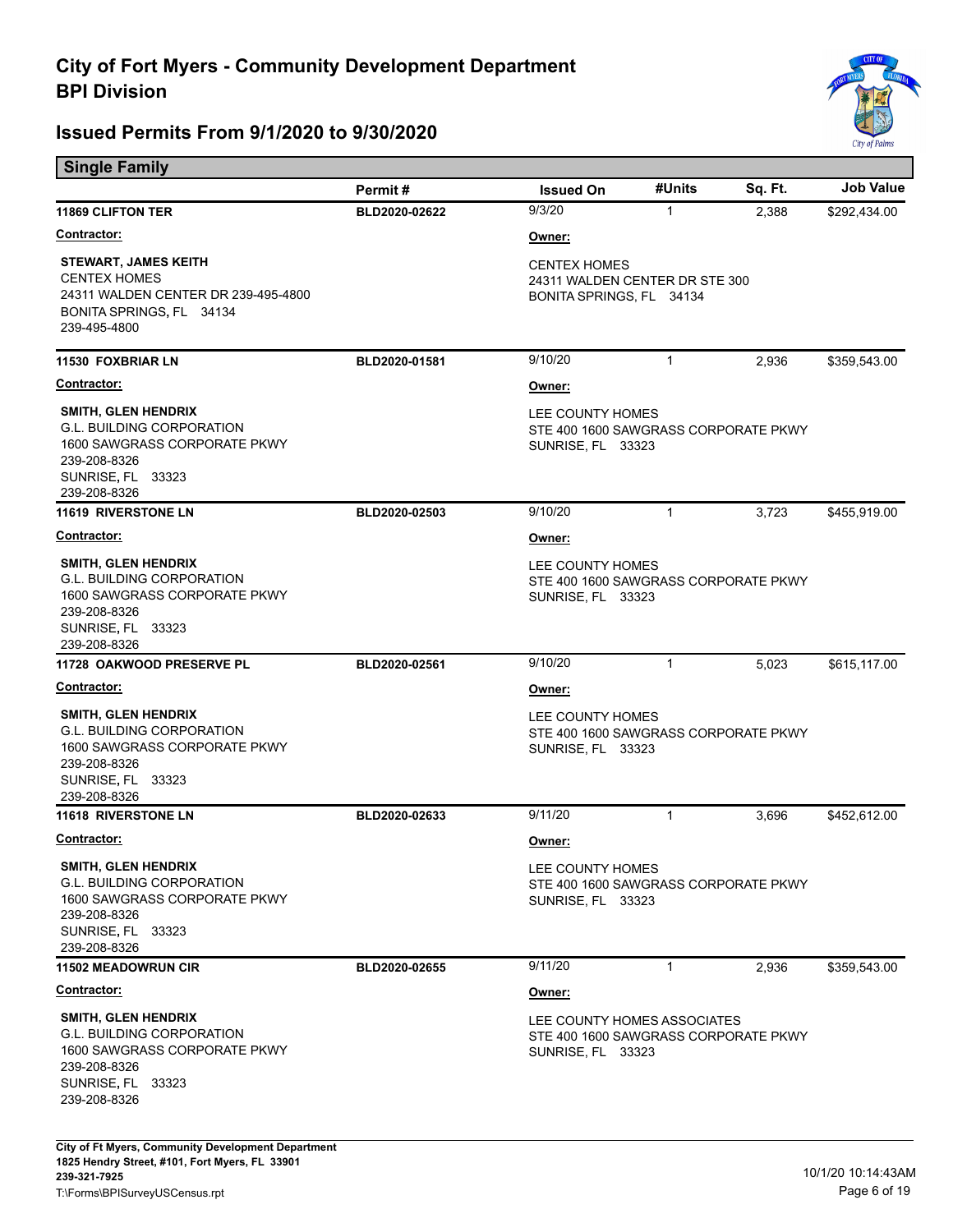

| <b>Single Family</b>                                                                                                                                |               |                                                                                          |        |         |                  |  |
|-----------------------------------------------------------------------------------------------------------------------------------------------------|---------------|------------------------------------------------------------------------------------------|--------|---------|------------------|--|
|                                                                                                                                                     | Permit#       | <b>Issued On</b>                                                                         | #Units | Sq. Ft. | <b>Job Value</b> |  |
| <b>11506 MEADOWRUN CIR</b>                                                                                                                          | BLD2020-02656 | 9/11/20                                                                                  | 1      | 4,053   | \$496,330.00     |  |
| <u>Contractor:</u>                                                                                                                                  |               | Owner:                                                                                   |        |         |                  |  |
| <b>SMITH, GLEN HENDRIX</b><br><b>G.L. BUILDING CORPORATION</b><br>1600 SAWGRASS CORPORATE PKWY<br>239-208-8326<br>SUNRISE, FL 33323<br>239-208-8326 |               | LEE COUNTY HOMES ASSOCIATES<br>STE 400 1600 SAWGRASS CORPORATE PKWY<br>SUNRISE, FL 33323 |        |         |                  |  |
| <b>11446 TIVERTON TRCE</b>                                                                                                                          | BLD2020-02706 | 9/14/20                                                                                  | 1      | 3,006   | \$303,108.00     |  |
| <u>Contractor:</u>                                                                                                                                  |               | Owner:                                                                                   |        |         |                  |  |
| <b>STEWART, JAMES KEITH</b><br><b>CENTEX HOMES</b><br>24311 WALDEN CENTER DR 239-495-4800<br>BONITA SPRINGS, FL 34134<br>239-495-4800               |               | <b>CENTEX HOMES</b><br>24311 WALDEN CENTER DR STE 300<br>BONITA SPRINGS, FL 34134        |        |         |                  |  |
| <b>11460 TIVERTON TRCE</b>                                                                                                                          | BLD2020-02707 | 9/14/20                                                                                  | 1      | 2,876   | \$290,774.00     |  |
| <u>Contractor:</u>                                                                                                                                  |               | Owner:                                                                                   |        |         |                  |  |
| <b>STEWART, JAMES KEITH</b><br><b>CENTEX HOMES</b><br>24311 WALDEN CENTER DR 239-495-4800<br>BONITA SPRINGS, FL 34134<br>239-495-4800               |               | <b>CENTEX HOMES</b><br>24311 WALDEN CENTER DR STE 300<br>BONITA SPRINGS, FL 34134        |        |         |                  |  |
| <b>12067 WESTMORELAND WAY</b>                                                                                                                       | BLD2020-02708 | 9/14/20                                                                                  | 1      | 2,304   | \$230,289.00     |  |
| Contractor:                                                                                                                                         |               | Owner:                                                                                   |        |         |                  |  |
| <b>STEWART, JAMES KEITH</b><br><b>CENTEX HOMES</b><br>24311 WALDEN CENTER DR 239-495-4800<br>BONITA SPRINGS, FL 34134<br>239-495-4800               |               | <b>CENTEX HOMES</b><br>24311 WALDEN CENTER DR STE 300<br>BONITA SPRINGS, FL 34134        |        |         |                  |  |
| <b>4764 CRESTED EAGLE LN</b>                                                                                                                        | BLD2020-02710 | 9/14/20                                                                                  | 1      | 2,382   | \$234,095.00     |  |
| <u>Contractor:</u>                                                                                                                                  |               | Owner:                                                                                   |        |         |                  |  |
| <b>STEWART, JAMES KEITH</b><br><b>CENTEX HOMES</b><br>24311 WALDEN CENTER DR 239-495-4800<br>BONITA SPRINGS, FL 34134<br>239-495-4800               |               | <b>CENTEX HOMES</b><br>5801 PELICAN BAY BLVD, STE 600<br>NAPLES, FL 34108                |        |         |                  |  |
| 4034 SPOTTED EAGLE WAY                                                                                                                              | BLD2020-02711 | 9/14/20                                                                                  | 1      | 3,076   | \$335,056.00     |  |
| <b>Contractor:</b>                                                                                                                                  |               | Owner:                                                                                   |        |         |                  |  |
| <b>STEWART, JAMES KEITH</b><br><b>CENTEX HOMES</b><br>24311 WALDEN CENTER DR 239-495-4800<br>BONITA SPRINGS, FL 34134<br>239-495-4800               |               | <b>CENTEX HOMES</b><br>24311 WALDEN CENTER DR STE 300<br>BONITA SPRINGS, FL 34134        |        |         |                  |  |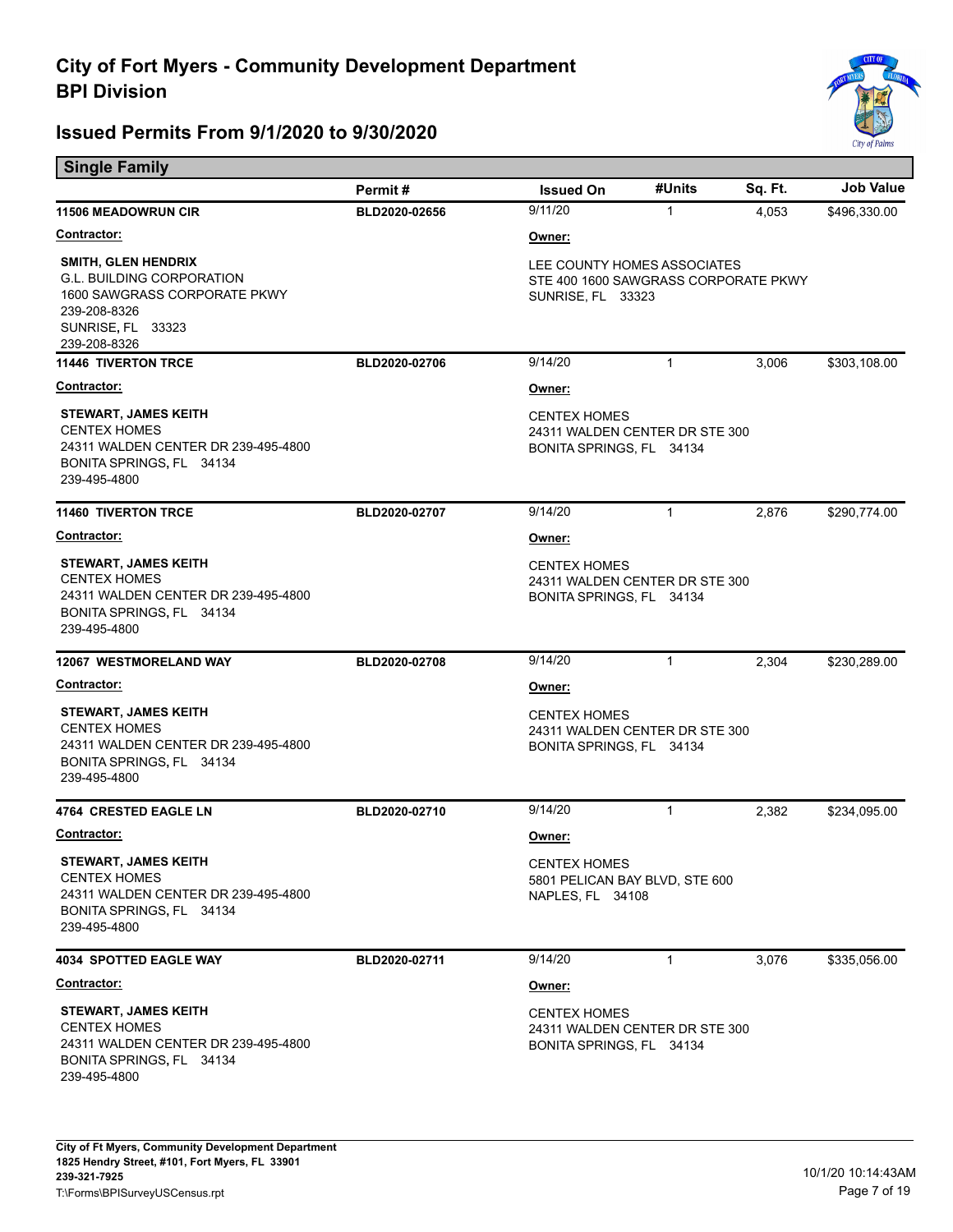

| <b>Single Family</b>                                                                                                                  |               |                                                                                      |              |         |                  |  |  |
|---------------------------------------------------------------------------------------------------------------------------------------|---------------|--------------------------------------------------------------------------------------|--------------|---------|------------------|--|--|
|                                                                                                                                       | Permit#       | <b>Issued On</b>                                                                     | #Units       | Sq. Ft. | <b>Job Value</b> |  |  |
| <b>4037 SPOTTED EAGLE WAY</b>                                                                                                         | BLD2020-02712 | 9/14/20                                                                              | $\mathbf{1}$ | 2,666   | \$277,682.00     |  |  |
| Contractor:                                                                                                                           |               | Owner:                                                                               |              |         |                  |  |  |
| STEWART, JAMES KEITH<br><b>CENTEX HOMES</b><br>24311 WALDEN CENTER DR 239-495-4800<br>BONITA SPRINGS, FL 34134<br>239-495-4800        |               | <b>CENTEX HOMES</b><br>24311 WALDEN CENTER DR STE 300<br>BONITA SPRINGS, FL 34134    |              |         |                  |  |  |
| 4105 SPOTTED EAGLE WAY                                                                                                                | BLD2020-02713 | 9/14/20                                                                              | $\mathbf{1}$ | 2,636   | \$267,981.00     |  |  |
| <b>Contractor:</b>                                                                                                                    |               | Owner:                                                                               |              |         |                  |  |  |
| <b>STEWART, JAMES KEITH</b><br><b>CENTEX HOMES</b><br>24311 WALDEN CENTER DR 239-495-4800<br>BONITA SPRINGS, FL 34134<br>239-495-4800 |               | <b>CENTEX HOMES</b><br>24311 WALDEN CENTER DR STE 300<br>BONITA SPRINGS, FL 34134    |              |         |                  |  |  |
| <b>4753 IMPERIAL EAGLE LN</b>                                                                                                         | BLD2020-02714 | 9/14/20                                                                              | 1            | 5,107   | \$553,449.00     |  |  |
| Contractor:                                                                                                                           |               | Owner:                                                                               |              |         |                  |  |  |
| <b>STEWART, JAMES KEITH</b><br><b>CENTEX HOMES</b><br>24311 WALDEN CENTER DR 239-495-4800<br>BONITA SPRINGS, FL 34134<br>239-495-4800 |               | <b>CENTEX HOMES</b><br>24311 WALDEN CENTER DR STE 300<br>BONITA SPRINGS, FL 34134    |              |         |                  |  |  |
| <b>3990 SPOTTED EAGLE WAY</b>                                                                                                         | BLD2020-02716 | 9/14/20                                                                              | 1            | 2,153   | \$222,248.00     |  |  |
| Contractor:                                                                                                                           |               | Owner:                                                                               |              |         |                  |  |  |
| <b>STEWART, JAMES KEITH</b><br><b>CENTEX HOMES</b><br>24311 WALDEN CENTER DR 239-495-4800<br>BONITA SPRINGS, FL 34134<br>239-495-4800 |               | PULTE HOME COMPANY LLC<br>24311 WALDEN CENTER DR STE 300<br>BONITA SPRINGS, FL 34134 |              |         |                  |  |  |
| 4752 CRESTED EAGLE LN                                                                                                                 | BLD2020-02717 | 9/14/20                                                                              | 1            | 2,841   | \$301,274.00     |  |  |
| <u>Contractor:</u>                                                                                                                    |               | Owner:                                                                               |              |         |                  |  |  |
| <b>STEWART, JAMES KEITH</b><br><b>CENTEX HOMES</b><br>24311 WALDEN CENTER DR 239-495-4800<br>BONITA SPRINGS, FL 34134<br>239-495-4800 |               | PULTE HOME COMPANY LLC<br>24311 WALDEN CENTER DR STE 300<br>BONITA SPRINGS, FL 34134 |              |         |                  |  |  |
| 4776 CRESTED EAGLE LN                                                                                                                 | BLD2020-02720 | 9/14/20                                                                              | $\mathbf{1}$ | 3,258   | \$343,936.00     |  |  |
| <b>Contractor:</b>                                                                                                                    |               | Owner:                                                                               |              |         |                  |  |  |
| <b>STEWART, JAMES KEITH</b><br><b>CENTEX HOMES</b><br>24311 WALDEN CENTER DR 239-495-4800<br>BONITA SPRINGS, FL 34134<br>239-495-4800 |               | <b>CENTEX HOMES</b><br>24311 WALDEN CENTER DR STE 300<br>BONITA SPRINGS, FL 34134    |              |         |                  |  |  |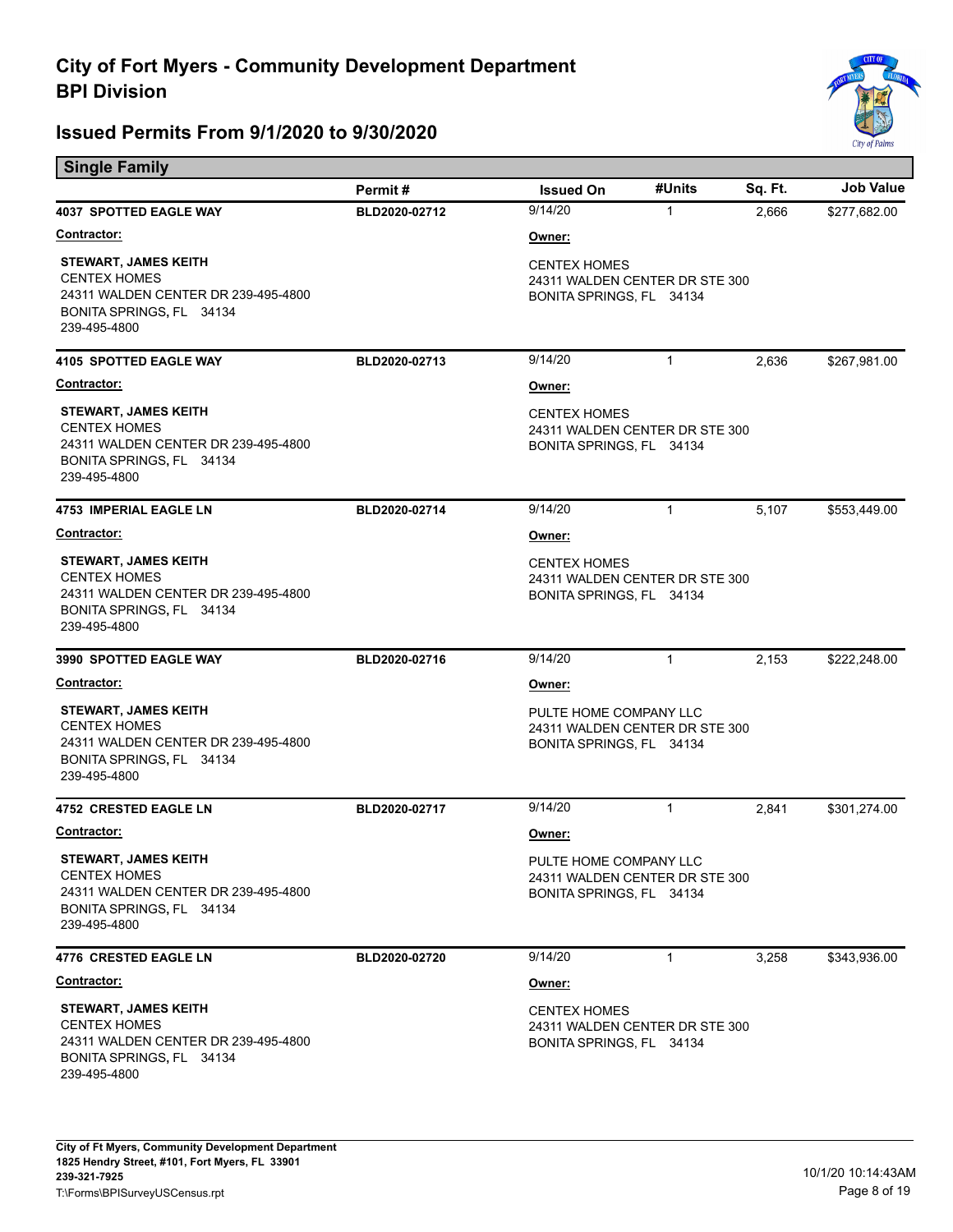

| <b>Single Family</b>                                                                                                                  |               |                                                                                                  |              |         |                  |  |
|---------------------------------------------------------------------------------------------------------------------------------------|---------------|--------------------------------------------------------------------------------------------------|--------------|---------|------------------|--|
|                                                                                                                                       | Permit#       | <b>Issued On</b>                                                                                 | #Units       | Sq. Ft. | <b>Job Value</b> |  |
| <b>4057 SPOTTED EAGLE WAY</b>                                                                                                         | BLD2020-02721 | 9/14/20                                                                                          | 1            | 2,455   | \$258,551.00     |  |
| <u>Contractor:</u>                                                                                                                    |               | <u>Owner:</u>                                                                                    |              |         |                  |  |
| STEWART, JAMES KEITH<br><b>CENTEX HOMES</b><br>24311 WALDEN CENTER DR 239-495-4800<br>BONITA SPRINGS, FL 34134<br>239-495-4800        |               | <b>CENTEX HOMES</b><br>24311 WALDEN CENTER DR STE 300<br>BONITA SPRINGS, FL 34134                |              |         |                  |  |
| <b>4705 IMPERIAL EAGLE LN</b>                                                                                                         | BLD2020-02728 | 9/14/20                                                                                          | 1            | 2,738   | \$281,195.00     |  |
| Contractor:                                                                                                                           |               | <u>Owner:</u>                                                                                    |              |         |                  |  |
| <b>STEWART, JAMES KEITH</b><br><b>CENTEX HOMES</b><br>24311 WALDEN CENTER DR 239-495-4800<br>BONITA SPRINGS, FL 34134<br>239-495-4800 |               | <b>CENTEX HOMES</b><br>24311 WALDEN CENTER DR STE 300<br>BONITA SPRINGS, FL 34134                |              |         |                  |  |
| <b>4069 SPOTTED EAGLE WAY</b>                                                                                                         | BLD2020-02729 | 9/14/20                                                                                          | 1            | 2,581   | \$264,698.00     |  |
| <b>Contractor:</b>                                                                                                                    |               | <u>Owner:</u>                                                                                    |              |         |                  |  |
| <b>STEWART, JAMES KEITH</b><br><b>CENTEX HOMES</b><br>24311 WALDEN CENTER DR 239-495-4800<br>BONITA SPRINGS, FL 34134<br>239-495-4800 |               | <b>CENTEX HOMES</b><br>24311 WALDEN CENTER DR STE 300<br>BONITA SPRINGS, FL 34134                |              |         |                  |  |
| 4721 IMPERIAL EAGLE LN                                                                                                                | BLD2020-02730 | 9/14/20                                                                                          | 1            | 2,658   | \$277,292.00     |  |
| <b>Contractor:</b>                                                                                                                    |               | <u>Owner:</u>                                                                                    |              |         |                  |  |
| <b>STEWART, JAMES KEITH</b><br><b>CENTEX HOMES</b><br>24311 WALDEN CENTER DR 239-495-4800<br>BONITA SPRINGS, FL 34134<br>239-495-4800 |               | <b>CENTEX HOMES</b><br>24311 WALDEN CENTER DR STE 300<br>BONITA SPRINGS, FL 34134                |              |         |                  |  |
| 2993 BIRCHIN LN                                                                                                                       | BLD2020-02754 | 9/14/20                                                                                          | 1            | 2,238   | \$234,408.00     |  |
| <b>Contractor:</b>                                                                                                                    |               | Owner:                                                                                           |              |         |                  |  |
| <b>ROBBINS, JUSTIN ANDREW</b><br>D.R. HORTON INC.<br>10541 BEN C. PRATT/SIX MILE 239-225-2658<br>FORT MYERS, FL 33966<br>239-225-2658 |               | <b>D R HORTON INC</b><br>10541 BEN C PRATT SIX MILE CYPRESS PKWY STE 100<br>FORT MYERS, FL 33966 |              |         |                  |  |
| 2989 BIRCHIN LN                                                                                                                       | BLD2020-02602 | 9/15/20                                                                                          | $\mathbf{1}$ | 3,138   | \$321,980.00     |  |
| <b>Contractor:</b>                                                                                                                    |               | Owner:                                                                                           |              |         |                  |  |
| <b>ROBBINS, JUSTIN ANDREW</b><br>D.R. HORTON INC.<br>10541 BEN C. PRATT/SIX MILE 239-225-2658<br>FORT MYERS, FL 33966<br>239-225-2658 |               | <b>D R HORTON INC</b><br>10541 BEN C PRATT SIX MILE CYPRESS PKWY STE 100<br>FORT MYERS, FL 33966 |              |         |                  |  |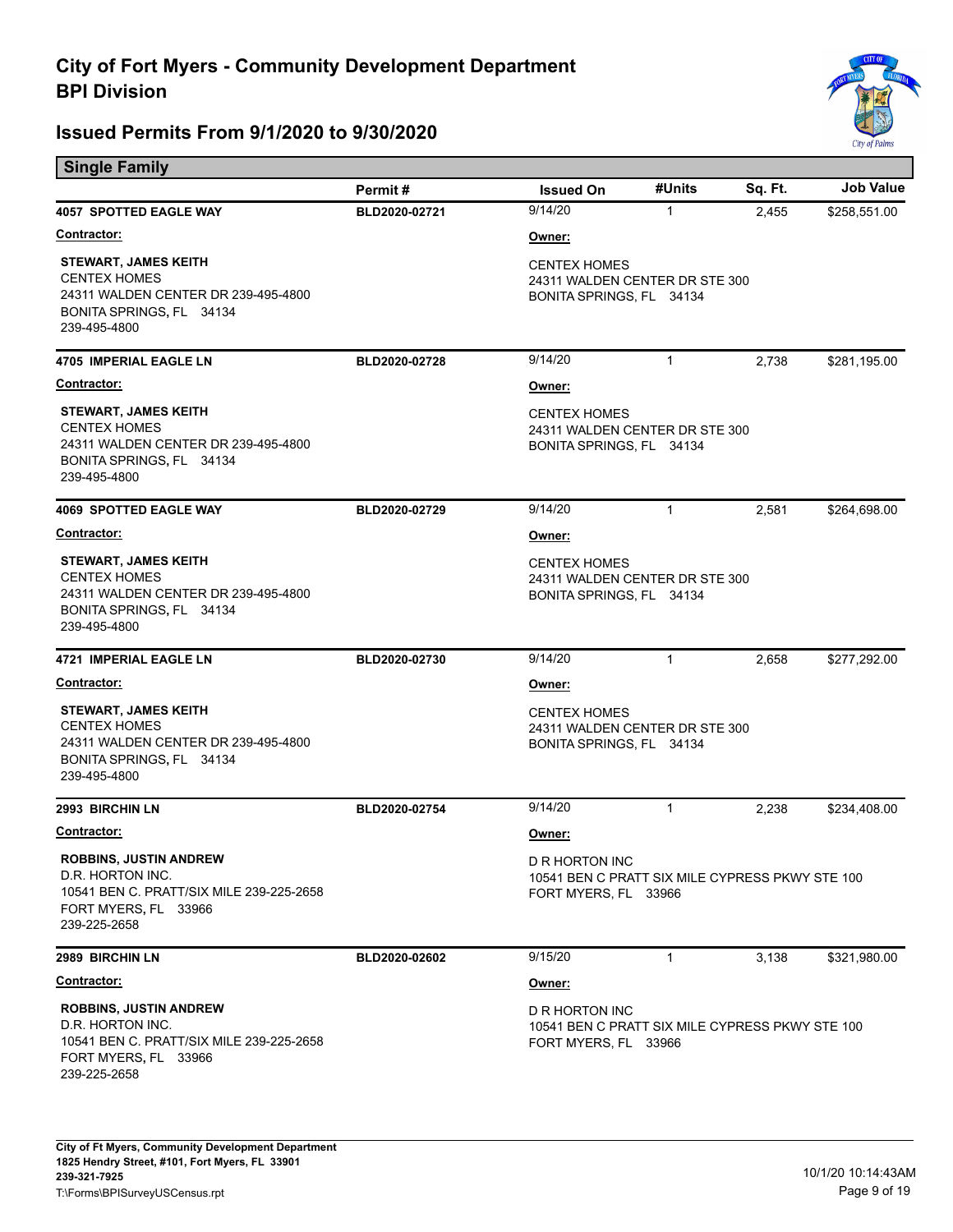

| <b>Single Family</b>                                                                                                                                |               |                                                                                           |              |         |                  |  |
|-----------------------------------------------------------------------------------------------------------------------------------------------------|---------------|-------------------------------------------------------------------------------------------|--------------|---------|------------------|--|
|                                                                                                                                                     | Permit#       | <b>Issued On</b>                                                                          | #Units       | Sq. Ft. | <b>Job Value</b> |  |
| <b>10007 WINDY POINTE CT</b>                                                                                                                        | BLD2020-02552 | 9/16/20                                                                                   | 1            | 2,936   | \$359,523.00     |  |
| <b>Contractor:</b>                                                                                                                                  |               | Owner:                                                                                    |              |         |                  |  |
| <b>SMITH, GLEN HENDRIX</b><br><b>G.L. BUILDING CORPORATION</b><br>1600 SAWGRASS CORPORATE PKWY<br>239-208-8326<br>SUNRISE, FL 33323<br>239-208-8326 |               | LEE COUNTY HOMES<br>STE 400 1600 SAWGRASS CORPORATE PKWY<br>SUNRISE, FL 33323             |              |         |                  |  |
| <b>11504 FOXBRIAR LN</b>                                                                                                                            | BLD2020-02573 | 9/16/20                                                                                   | $\mathbf{1}$ | 2,936   | \$359,543.00     |  |
| <u>Contractor:</u>                                                                                                                                  |               | Owner:                                                                                    |              |         |                  |  |
| <b>SMITH, GLEN HENDRIX</b><br><b>G.L. BUILDING CORPORATION</b><br>1600 SAWGRASS CORPORATE PKWY<br>239-208-8326<br>SUNRISE, FL 33323<br>239-208-8326 |               | LEE COUNTY HOMES<br>STE 400 1600 SAWGRASS CORPORATE PKWY<br>SUNRISE, FL 33323             |              |         |                  |  |
|                                                                                                                                                     | BLD2020-02528 | 9/17/20                                                                                   | $\mathbf{1}$ | 5,237   | \$657,675.00     |  |
| <u>Contractor:</u>                                                                                                                                  |               | Owner:                                                                                    |              |         |                  |  |
| <b>2909 ROYAL GARDENS AVE</b>                                                                                                                       | BLD2020-02649 | 9/17/20                                                                                   | $\mathbf{1}$ | 3,705   | \$372,710.00     |  |
| <b>Contractor:</b>                                                                                                                                  |               | Owner:                                                                                    |              |         |                  |  |
| <b>ROBBINS, JUSTIN ANDREW</b><br>D.R. HORTON INC.<br>10541 BEN C. PRATT/SIX MILE 239-225-2658<br>FORT MYERS, FL 33966<br>239-225-2658               |               | D R HORTON INC<br>10541 BEN C PRATT SIX MILE CYPRESS PKWY STE 100<br>FORT MYERS, FL 33966 |              |         |                  |  |
| <b>4720 IMPERIAL EAGLE LN</b>                                                                                                                       | BLD2020-02731 | 9/21/20                                                                                   | $\mathbf{1}$ | 2,637   | \$271,250.00     |  |
| <b>Contractor:</b>                                                                                                                                  |               | Owner:                                                                                    |              |         |                  |  |
| <b>STEWART, JAMES KEITH</b><br><b>CENTEX HOMES</b><br>24311 WALDEN CENTER DR 239-495-4800<br>BONITA SPRINGS, FL 34134<br>239-495-4800               |               | PULTE HOME COMPANY LLC<br>24311 WALDEN CENTER DR STE 300<br>BONITA SPRINGS, FL 34134      |              |         |                  |  |
| <b>11905 HICKORY ESTATE CIR</b>                                                                                                                     | BLD2020-02805 | 9/24/20                                                                                   | $\mathbf{1}$ | 4,255   | \$453,465.00     |  |
| <b>Contractor:</b>                                                                                                                                  |               | Owner:                                                                                    |              |         |                  |  |
| <b>MCMURRAY, DARIN LEE</b><br>LENNAR HOMES LLC<br>10481 BEN C PRATT/SIX MILE CYP<br>239-278-1177<br>FORT MYERS, FL 33966                            |               | <b>WCI COMMUNITIES LLC</b><br>10481 6 MILE CYPRESS PKWY<br>FORT MYERS, FL 33966           |              |         |                  |  |

239-278-1177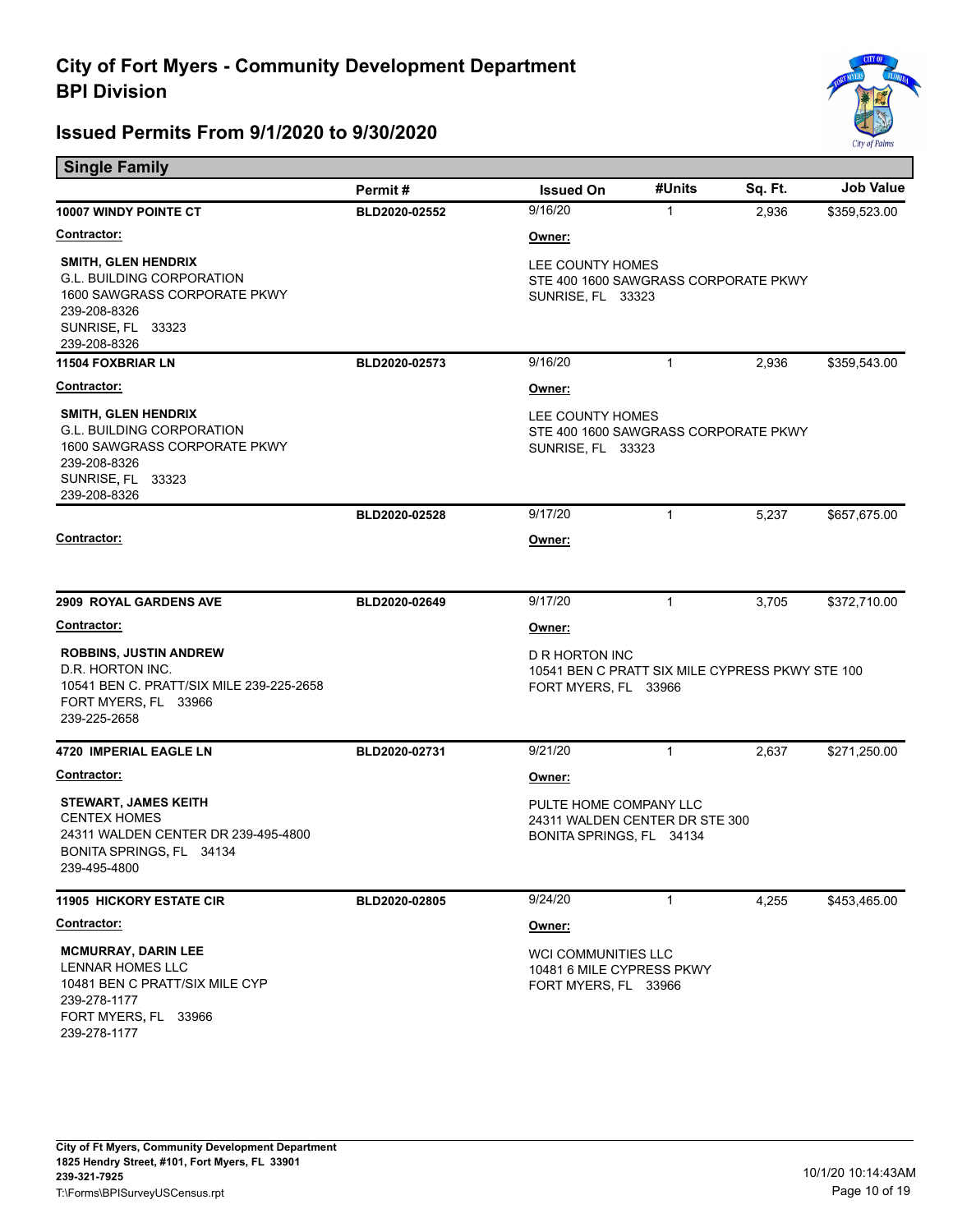Е



| <b>Single Family</b>                                                                                                                            |               |                                                                                           |              |         |                  |  |
|-------------------------------------------------------------------------------------------------------------------------------------------------|---------------|-------------------------------------------------------------------------------------------|--------------|---------|------------------|--|
|                                                                                                                                                 | Permit#       | <b>Issued On</b>                                                                          | #Units       | Sq. Ft. | <b>Job Value</b> |  |
| 4148 BLOOMFIELD ST                                                                                                                              | BLD2020-02895 | 9/28/20                                                                                   | $\mathbf{1}$ | 2,738   | \$285,913.00     |  |
| <b>Contractor:</b>                                                                                                                              |               | <u>Owner:</u>                                                                             |              |         |                  |  |
| <b>ROBBINS, JUSTIN ANDREW</b><br>D.R. HORTON INC.<br>10541 BEN C. PRATT/SIX MILE 239-225-2658<br>FORT MYERS, FL 33966<br>239-225-2658           |               | D R HORTON INC<br>10541 BEN C PRATT SIX MILE CYPRESS PKWY STE 100<br>FORT MYERS, FL 33966 |              |         |                  |  |
| 3096 ROYAL GARDENS AVE                                                                                                                          | BLD2020-02905 | 9/28/20                                                                                   | $\mathbf{1}$ | 3,138   | \$321,980.00     |  |
| Contractor:                                                                                                                                     |               | Owner:                                                                                    |              |         |                  |  |
| <b>ROBBINS, JUSTIN ANDREW</b><br>D.R. HORTON INC.<br>10541 BEN C. PRATT/SIX MILE 239-225-2658<br>FORT MYERS, FL 33966<br>239-225-2658           |               | D R HORTON INC<br>10541 BEN C PRATT SIX MILE CYPRESS PKWY STE 100<br>FORT MYERS, FL 33966 |              |         |                  |  |
| <b>4422 LEMONGRASS DR</b>                                                                                                                       | BLD2020-01771 | 9/29/20                                                                                   | $\mathbf{1}$ | 2,578   | \$315,702.00     |  |
| Contractor:                                                                                                                                     |               | Owner:                                                                                    |              |         |                  |  |
| <b>MCMURRAY, DARIN LEE</b><br><b>LENNAR HOMES LLC</b><br>10481 BEN C PRATT/SIX MILE CYP<br>239-278-1177<br>FORT MYERS, FL 33966                 |               | CALATLANTIC GROUP INC<br>10481 BEN C PRATT SIX MILE CYPRESS PKWY<br>FORT MYERS, FL 33966  |              |         |                  |  |
| 239-278-1177<br>11984 ARBOR TRACE DR                                                                                                            | BLD2020-02350 | 9/29/20                                                                                   | $\mathbf{1}$ | 2,629   | \$321,947.00     |  |
| Contractor:                                                                                                                                     |               |                                                                                           |              |         |                  |  |
| <b>MCMURRAY, DARIN LEE</b><br><b>LENNAR HOMES LLC</b><br>10481 BEN C PRATT/SIX MILE CYP<br>239-278-1177<br>FORT MYERS, FL 33966<br>239-278-1177 |               | Owner:<br>WCI COMMUNITIES LLC<br>10481 6 MILE CYPRESS PKWY<br>FORT MYERS, FL 33966        |              |         |                  |  |
| <b>11868 MISTY ARBOR RUN</b>                                                                                                                    | BLD2020-02354 | 9/29/20                                                                                   | $\mathbf{1}$ | 3,296   | \$403,628.00     |  |
| <b>Contractor:</b>                                                                                                                              |               | Owner:                                                                                    |              |         |                  |  |
| <b>MCMURRAY, DARIN LEE</b><br>LENNAR HOMES LLC<br>10481 BEN C PRATT/SIX MILE CYP<br>239-278-1177<br>FORT MYERS, FL 33966<br>239-278-1177        |               | WCI COMMUNITIES LLC<br>10481 6 MILE CYPRESS PKWY<br>FORT MYERS, FL 33966                  |              |         |                  |  |
| 11876 MISTY ARBOR RUN                                                                                                                           | BLD2020-02356 | 9/29/20                                                                                   | 1            | 3,296   | \$403,628.00     |  |
| <u>Contractor:</u>                                                                                                                              |               | Owner:                                                                                    |              |         |                  |  |
| <b>MCMURRAY, DARIN LEE</b><br>LENNAR HOMES LLC<br>10481 BEN C PRATT/SIX MILE CYP<br>239-278-1177<br>FORT MYERS, FL 33966<br>239-278-1177        |               | WCI COMMUNITIES LLC<br>10481 6 MILE CYPRESS PKWY<br>FORT MYERS, FL 33966                  |              |         |                  |  |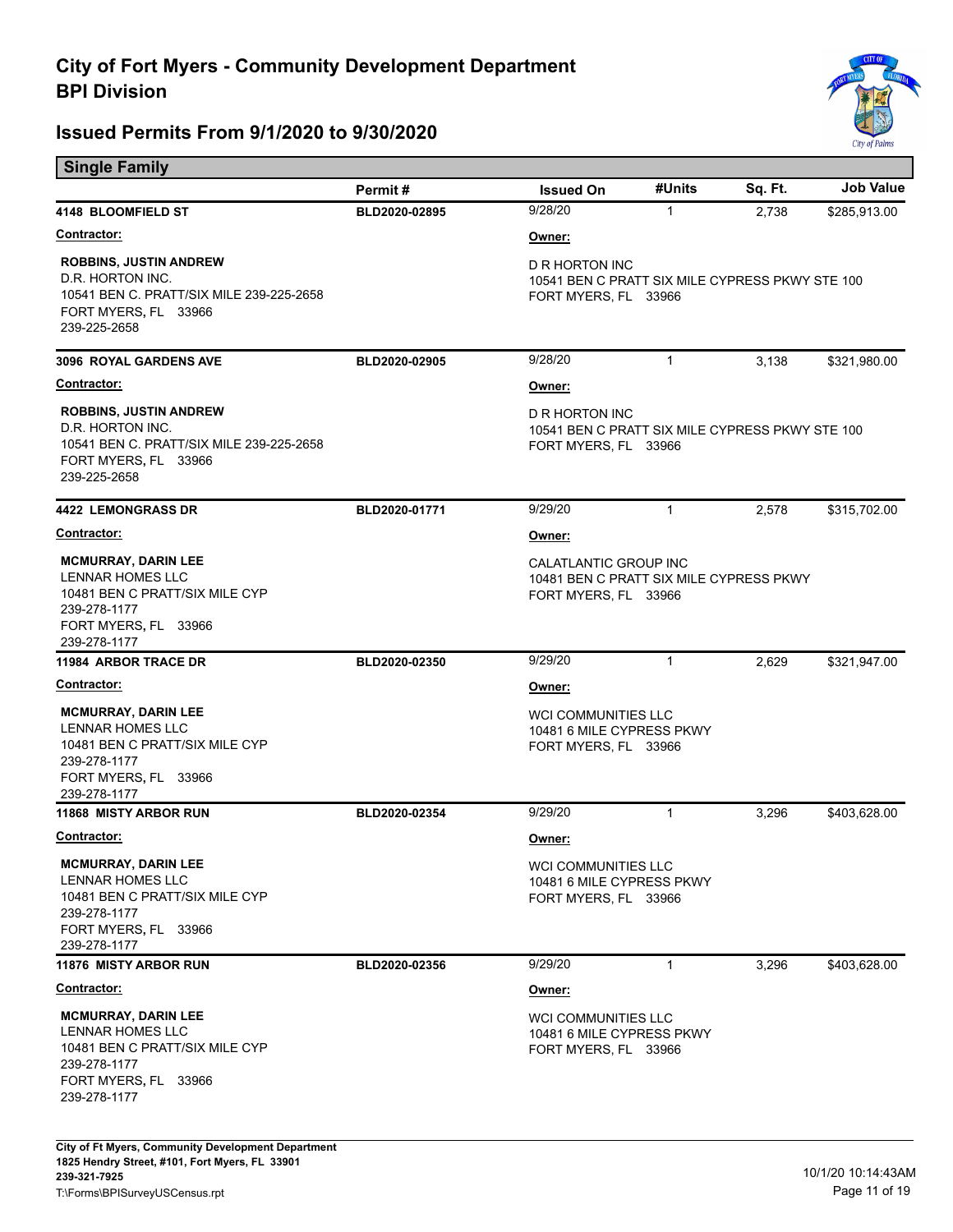

 FORT MYERS**,** FL 33966 FORT MYERS, FL 33966  FORT MYERS**,** FL 33966 FORT MYERS, FL 33966  FORT MYERS**,** FL 33966 FORT MYERS, FL 33966  FORT MYERS**,** FL 33966 FORT MYERS, FL 33966  FORT MYERS**,** FL 33966 FORT MYERS, FL 33966  FORT MYERS**,** FL 33966 FORT MYERS, FL 33966 **Single Family 3005 BIRCHIN LN Contractor: Permit # BLD2020-02366 Issued On**  9/29/20 **Owner: #Units**  1 **Sq. Ft.**  3,138 **Job Value**  \$384,279.00 **ROBBINS, JUSTIN ANDREW**  D.R. HORTON INC. 10541 BEN C. PRATT/SIX MILE 239-225-2658 239-225-2658 D R HORTON INC 10541 BEN C PRATT SIX MILE CYPRESS PKWY STE 100 **11909 HICKORY ESTATE CIR Contractor: BLD2020-02803** 9/29/20 **Owner:** 1 3,296 \$343,843.00 **MCMURRAY, DARIN LEE**  LENNAR HOMES LLC 10481 BEN C PRATT/SIX MILE CYP 239-278-1177 239-278-1177 **4399 LEMONGRASS DR Contractor: BLD2020-02815**  WCI COMMUNITIES LLC 10481 6 MILE CYPRESS PKWY 9/29/20 1 **Owner:** 4,092 \$441,618.00 **MCMURRAY, DARIN LEE**  LENNAR HOMES LLC 10481 BEN C PRATT/SIX MILE CYP 239-278-1177 239-278-1177 **4337 TEABERRY LN Contractor: BLD2020-02816**  CALATLANTIC GROUP INC 10481 BEN C PRATT SIX MILE CYPRESS PKWY 9/29/20 1 2,578 **Owner:** \$264,254.00 **MCMURRAY, DARIN LEE**  LENNAR HOMES LLC 10481 BEN C PRATT/SIX MILE CYP 239-278-1177 239-278-1177 **4355 TEABERRY LN Contractor: BLD2020-02817**  CALATLANTIC GROUP INC 10481 BEN C PRATT SIX MILE CYPRESS PKWY 9/29/20 1 2,924 **Owner:** \$307,495.00 **MCMURRAY, DARIN LEE**  LENNAR HOMES LLC 10481 BEN C PRATT/SIX MILE CYP 239-278-1177 239-278-1177 CALATLANTIC GROUP INC 10481 BEN C PRATT SIX MILE CYPRESS PKWY **12004 ARBOR TRACE DR BLD2020-02820** 9/29/20 1 2,924 [\\$307,495.00](https://307,495.00)  **Contractor:** Owner: **Owner:** Owner: **Owner: Owner:** Owner: **Owner:** Owner: **Owner:** Owner: **Owner:** Owner: **Owner:** Owner: **Owner:** Owner: **Owner: MCMURRAY, DARIN LEE**<br>LENNAR HOMES LLC<br>LENNAR HOMES LLC 10481 6 MILE CYPRESS PKWY 10481 BEN C PRATT/SIX MILE CYP 239-278-1177 239-278-1177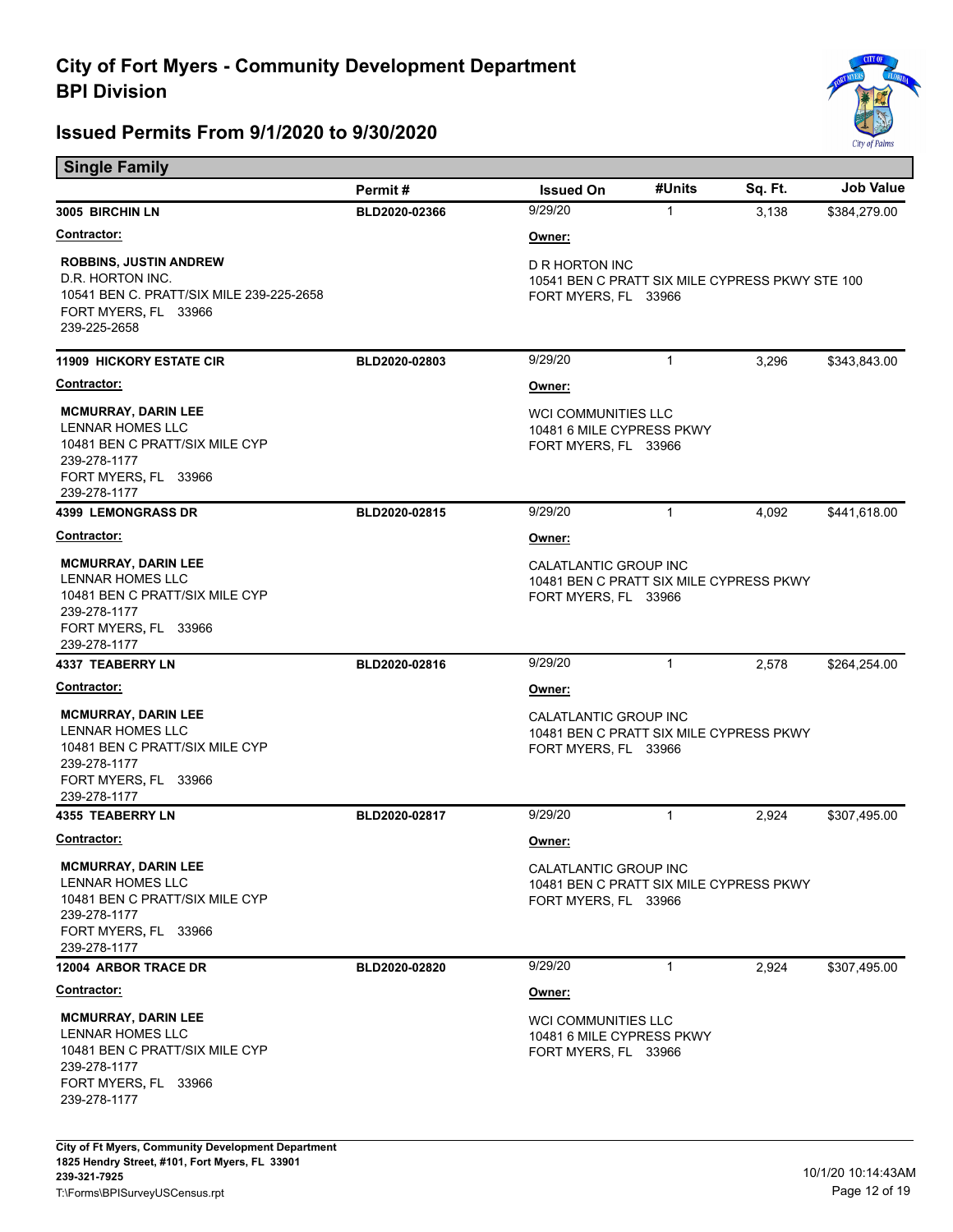

| <b>Single Family</b>                                                                                                                     |               |                                                                                           |              |         |                  |  |
|------------------------------------------------------------------------------------------------------------------------------------------|---------------|-------------------------------------------------------------------------------------------|--------------|---------|------------------|--|
|                                                                                                                                          | Permit#       | <b>Issued On</b>                                                                          | #Units       | Sq. Ft. | <b>Job Value</b> |  |
| <b>11996 ARBOR TRACE DR</b>                                                                                                              | BLD2020-02821 | 9/29/20                                                                                   | $\mathbf{1}$ | 264,252 | \$264,252.00     |  |
| <b>Contractor:</b>                                                                                                                       |               | Owner:                                                                                    |              |         |                  |  |
| <b>MCMURRAY, DARIN LEE</b><br>LENNAR HOMES LLC<br>10481 BEN C PRATT/SIX MILE CYP<br>239-278-1177<br>FORT MYERS, FL 33966<br>239-278-1177 |               | <b>WCI COMMUNITIES LLC</b><br>10481 6 MILE CYPRESS PKWY<br>FORT MYERS, FL 33966           |              |         |                  |  |
| 12000 ARBOR TRACE DR                                                                                                                     | BLD2020-02822 | 9/29/20                                                                                   | $\mathbf{1}$ | 2,924   | \$307,495.00     |  |
| <u>Contractor:</u>                                                                                                                       |               | Owner:                                                                                    |              |         |                  |  |
| <b>MCMURRAY, DARIN LEE</b><br>LENNAR HOMES LLC<br>10481 BEN C PRATT/SIX MILE CYP<br>239-278-1177<br>FORT MYERS, FL 33966<br>239-278-1177 |               | <b>WCI COMMUNITIES LLC</b><br>10481 6 MILE CYPRESS PKWY<br>FORT MYERS, FL 33966           |              |         |                  |  |
| 3092 ROYAL GARDENS AVE                                                                                                                   | BLD2020-02924 | 9/29/20                                                                                   | $\mathbf{1}$ | 2,738   | \$285,913.00     |  |
| <b>Contractor:</b>                                                                                                                       |               | Owner:                                                                                    |              |         |                  |  |
| <b>ROBBINS, JUSTIN ANDREW</b><br>D.R. HORTON INC.<br>10541 BEN C. PRATT/SIX MILE 239-225-2658<br>FORT MYERS, FL 33966<br>239-225-2658    |               | D R HORTON INC<br>10541 BEN C PRATT SIX MILE CYPRESS PKWY STE 100<br>FORT MYERS, FL 33966 |              |         |                  |  |
| <b>3170 BIRCHIN LN</b>                                                                                                                   | BLD2020-02951 | 9/29/20                                                                                   | $\mathbf{1}$ | 3.716   | \$393,617.00     |  |
| <b>Contractor:</b>                                                                                                                       |               | Owner:                                                                                    |              |         |                  |  |
| <b>ROBBINS, JUSTIN ANDREW</b><br>D.R. HORTON INC.<br>10541 BEN C. PRATT/SIX MILE 239-225-2658<br>FORT MYERS, FL 33966<br>239-225-2658    |               | D R HORTON INC<br>10541 BEN C PRATT SIX MILE CYPRESS PKWY STE 100<br>FORT MYERS, FL 33966 |              |         |                  |  |
| <b>3088 ROYAL GARDENS AVE</b>                                                                                                            | BLD2020-02953 | 9/29/20                                                                                   | $\mathbf{1}$ | 3,138   | \$321,882.00     |  |
| <u>Contractor:</u>                                                                                                                       |               | Owner:                                                                                    |              |         |                  |  |
| <b>ROBBINS, JUSTIN ANDREW</b><br>D.R. HORTON INC.<br>10541 BEN C. PRATT/SIX MILE 239-225-2658<br>FORT MYERS, FL 33966<br>239-225-2658    |               | D R HORTON INC<br>10541 BEN C PRATT SIX MILE CYPRESS PKWY STE 100<br>FORT MYERS, FL 33966 |              |         |                  |  |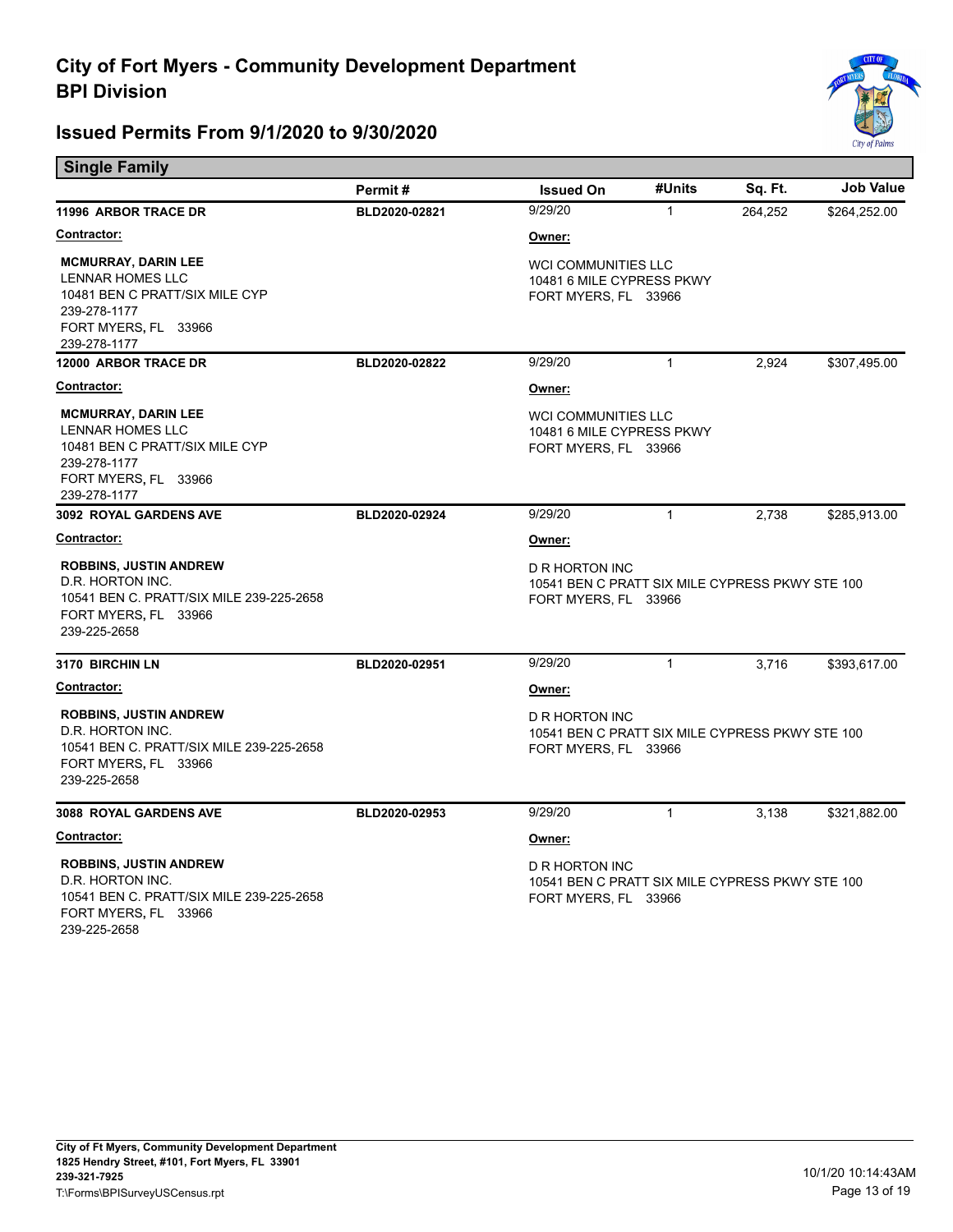

| <b>Single Family Attached</b>                                                                                                                   |               |                                                                                           |              |         |                  |  |
|-------------------------------------------------------------------------------------------------------------------------------------------------|---------------|-------------------------------------------------------------------------------------------|--------------|---------|------------------|--|
|                                                                                                                                                 | Permit#       | <b>Issued On</b>                                                                          | #Units       | Sq. Ft. | <b>Job Value</b> |  |
| <b>4272 LEMONGRASS DR</b>                                                                                                                       | BLD2020-01707 | 9/1/20                                                                                    | 1            | 2,342   | \$286,801.00     |  |
| <u>Contractor:</u>                                                                                                                              |               | Owner:                                                                                    |              |         |                  |  |
| <b>MCMURRAY, DARIN LEE</b><br>LENNAR HOMES LLC<br>10481 BEN C PRATT/SIX MILE CYP<br>239-278-1177<br>FORT MYERS, FL 33966<br>239-278-1177        |               | CALATLANTIC GROUP INC<br>10481 BEN C PRATT SIX MILE CYPRESS PKWY<br>FORT MYERS, FL 33966  |              |         |                  |  |
| <b>4268 LEMONGRASS DR</b>                                                                                                                       | BLD2020-01724 | 9/1/20                                                                                    | $\mathbf{1}$ | 1,979   | \$242,348.00     |  |
| <b>Contractor:</b>                                                                                                                              |               | Owner:                                                                                    |              |         |                  |  |
| <b>MCMURRAY, DARIN LEE</b><br><b>LENNAR HOMES LLC</b><br>10481 BEN C PRATT/SIX MILE CYP<br>239-278-1177<br>FORT MYERS, FL 33966<br>239-278-1177 |               | CALATLANTIC GROUP INC<br>10481 BEN C PRATT SIX MILE CYPRESS PKWY<br>FORT MYERS, FL 33966  |              |         |                  |  |
| <b>4264 LEMONGRASS DR</b>                                                                                                                       | BLD2020-01725 | 9/1/20                                                                                    | 1            | 1,952   | \$239,042.00     |  |
| <u>Contractor:</u>                                                                                                                              |               | Owner:                                                                                    |              |         |                  |  |
| <b>MCMURRAY, DARIN LEE</b><br><b>LENNAR HOMES LLC</b><br>10481 BEN C PRATT/SIX MILE CYP<br>239-278-1177<br>FORT MYERS, FL 33966<br>239-278-1177 |               | CALATLANTIC GROUP INC<br>10481 BEN C PRATT SIX MILE CYPRESS PKWY<br>FORT MYERS, FL 33966  |              |         |                  |  |
| 3013 ROYAL GARDENS AVE                                                                                                                          | BLD2020-02589 | 9/8/20                                                                                    | 1            | 2,121   | \$216,792.00     |  |
| <b>Contractor:</b>                                                                                                                              |               | Owner:                                                                                    |              |         |                  |  |
| <b>ROBBINS, JUSTIN ANDREW</b><br>D.R. HORTON INC.<br>10541 BEN C. PRATT/SIX MILE 239-225-2658<br>FORT MYERS, FL 33966<br>239-225-2658           |               | D R HORTON INC<br>10541 BEN C PRATT SIX MILE CYPRESS PKWY STE 100<br>FORT MYERS, FL 33966 |              |         |                  |  |
| 3005 ROYAL GARDENS AVE                                                                                                                          | BLD2020-02593 | 9/8/20                                                                                    | 1            | 2,121   | \$216,792.00     |  |
| <b>Contractor:</b>                                                                                                                              |               | Owner:                                                                                    |              |         |                  |  |
| <b>ROBBINS, JUSTIN ANDREW</b><br>D.R. HORTON INC.<br>10541 BEN C. PRATT/SIX MILE 239-225-2658<br>FORT MYERS, FL 33966<br>239-225-2658           |               | D R HORTON INC<br>10541 BEN C PRATT SIX MILE CYPRESS PKWY STE 100<br>FORT MYERS, FL 33966 |              |         |                  |  |
| 3001 ROYAL GARDENS AVE                                                                                                                          | BLD2020-02594 | 9/8/20                                                                                    | $\mathbf{1}$ | 2,121   | \$216,792.00     |  |
| <u>Contractor:</u>                                                                                                                              |               | Owner:                                                                                    |              |         |                  |  |
| <b>ROBBINS, JUSTIN ANDREW</b><br>D.R. HORTON INC.<br>10541 BEN C. PRATT/SIX MILE 239-225-2658<br>FORT MYERS, FL 33966<br>239-225-2658           |               | D R HORTON INC<br>10541 BEN C PRATT SIX MILE CYPRESS PKWY STE 100<br>FORT MYERS, FL 33966 |              |         |                  |  |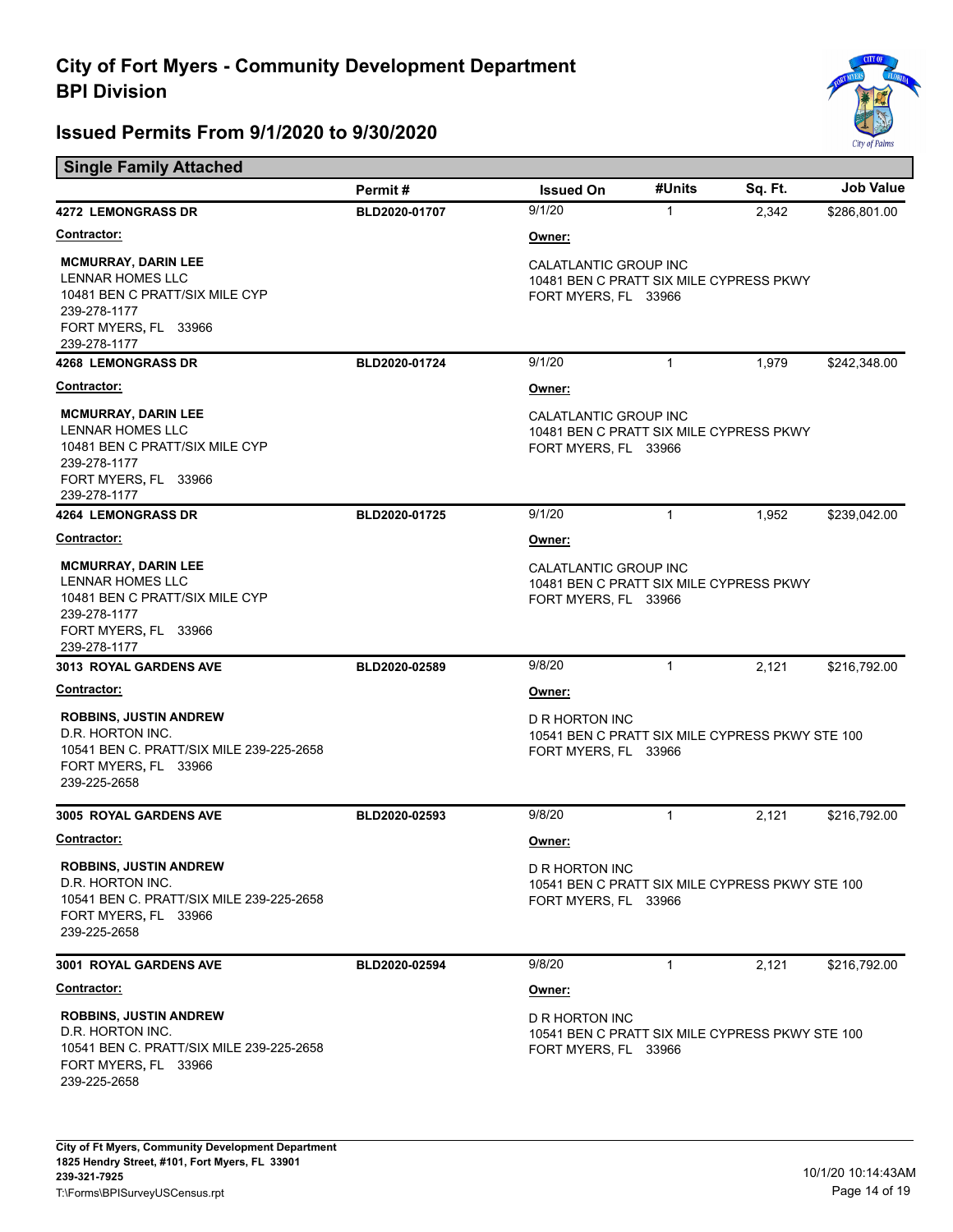

 FORT MYERS**,** FL 33966 FORT MYERS, FL 33966  FORT MYERS**,** FL 33966 FORT MYERS, FL 33966  FORT MYERS**,** FL 33966 FORT MYERS, FL 33966  FORT MYERS**,** FL 33966 FORT MYERS, FL 33966  FORT MYERS**,** FL 33966 FORT MYERS, FL 33966  FORT MYERS**,** FL 33966 FORT MYERS, FL 33966 **Single Family Attached 2997 ROYAL GARDENS AVE Permit # BLD2020-02595 Issued On**  9/8/20 **#Units**  1 **Sq. Ft.**  2,121 **Job Value**  \$216,792.00 **Contractor:** Owner: **ROBBINS, JUSTIN ANDREW**  D.R. HORTON INC. 10541 BEN C. PRATT/SIX MILE 239-225-2658 239-225-2658 D R HORTON INC 10541 BEN C PRATT SIX MILE CYPRESS PKWY STE 100 **2989 ROYAL GARDENS AVE BLD2020-02597** 9/8/20 1 2,121 \$216,792.00 **Contractor: Owner: Owner: Owner: Owner: Owner: Owner: Owner: Owner: Owner: Owner: Owner: Owner: Owner: Owner: Owner: Owner: OWNER: OWNER: OWNER: OWNER: OWNER: OWNER: OWNER: ROBBINS, JUSTIN ANDREW**  D.R. HORTON INC. 10541 BEN C. PRATT/SIX MILE 239-225-2658 239-225-2658 D R HORTON INC 10541 BEN C PRATT SIX MILE CYPRESS PKWY STE 100 **2985 ROYAL GARDENS AVE BLD2020-02598** 9/9/20 1 2,121 \$216,792.00 **Contractor:** Owner: **ROBBINS, JUSTIN ANDREW**  D.R. HORTON INC. 10541 BEN C. PRATT/SIX MILE 239-225-2658 239-225-2658 D R HORTON INC 10541 BEN C PRATT SIX MILE CYPRESS PKWY STE 100 **2981 ROYAL GARDENS AVE BLD2020-02612** 9/9/20 1 2,121 \$216,792.00 **Contractor:** Owner: **ROBBINS, JUSTIN ANDREW**  D.R. HORTON INC. 10541 BEN C. PRATT/SIX MILE 239-225-2658 239-225-2658 D R HORTON INC 10541 BEN C PRATT SIX MILE CYPRESS PKWY STE 100 **2973 ROYAL GARDENS AVE BLD2020-02613** 9/9/20 1 2,121 \$216,792.00 **Contractor: Owner: ROBBINS, JUSTIN ANDREW**  D.R. HORTON INC. 10541 BEN C. PRATT/SIX MILE 239-225-2658 239-225-2658 D R HORTON INC 10541 BEN C PRATT SIX MILE CYPRESS PKWY STE 100 **2969 ROYAL GARDENS AVE BLD2020-02614** 9/9/20 1 2,121 \$216,792.00 **Contractor:** Owner: **ROBBINS, JUSTIN ANDREW**  D.R. HORTON INC. 10541 BEN C. PRATT/SIX MILE 239-225-2658 239-225-2658 D R HORTON INC 10541 BEN C PRATT SIX MILE CYPRESS PKWY STE 100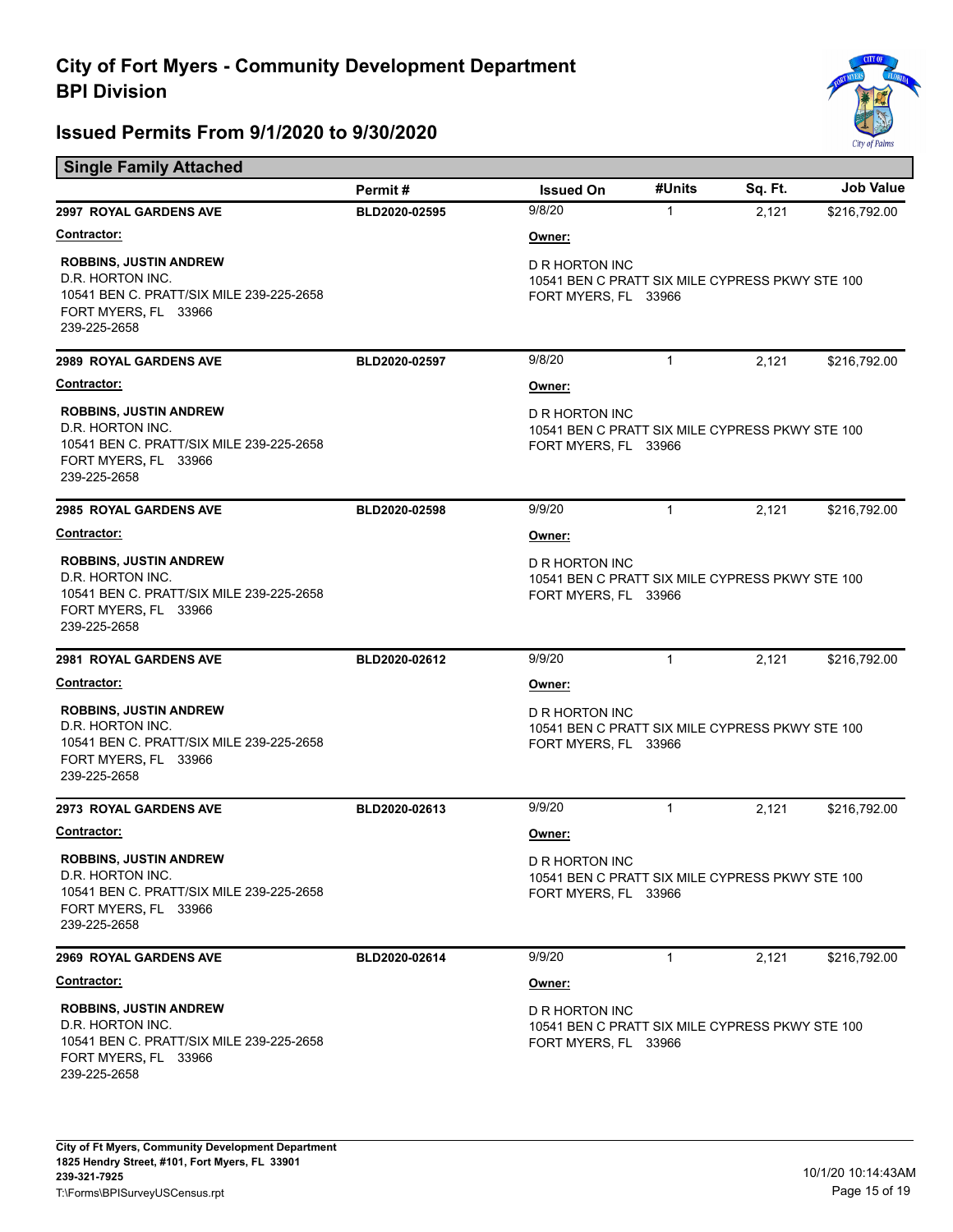

 FORT MYERS**,** FL 33966 FORT MYERS, FL 33966  FORT MYERS**,** FL 33966 FORT MYERS, FL 33966  FORT MYERS**,** FL 33966 FORT MYERS, FL 33966  FORT MYERS**,** FL 33966 FORT MYERS, FL 33966  FORT MYERS**,** FL 33966 FORT MYERS, FL 33966  FORT MYERS**,** FL 33966 FORT MYERS, FL 33966 **Single Family Attached 2977 ROYAL GARDENS AVE Permit # BLD2020-02615 Issued On**  9/9/20 **#Units**  1 **Sq. Ft.**  2,121 **Job Value**  \$216,792.00 **Contractor:** Owner: **ROBBINS, JUSTIN ANDREW**  D.R. HORTON INC. 10541 BEN C. PRATT/SIX MILE 239-225-2658 239-225-2658 D R HORTON INC 10541 BEN C PRATT SIX MILE CYPRESS PKWY STE 100 **4213 BLOOMFIELD ST BLD2020-02638** 9/9/20 1 2,121 \$216,792.00 **Contractor: Owner: ROBBINS, JUSTIN ANDREW**  D.R. HORTON INC. 10541 BEN C. PRATT/SIX MILE 239-225-2658 239-225-2658 D R HORTON INC 10541 BEN C PRATT SIX MILE CYPRESS PKWY STE 100 **4217 BLOOMFIELD ST BLD2020-02639** 9/9/20 1 2,121 \$216,792.00 **Contractor:** Owner: **ROBBINS, JUSTIN ANDREW**  D.R. HORTON INC. 10541 BEN C. PRATT/SIX MILE 239-225-2658 239-225-2658 D R HORTON INC 10541 BEN C PRATT SIX MILE CYPRESS PKWY STE 100 **4201 BLOOMFIELD ST BLD2020-02642** 9/9/20 1 2,121 \$216,792.00 **Contractor:** Owner: **ROBBINS, JUSTIN ANDREW**  D.R. HORTON INC. 10541 BEN C. PRATT/SIX MILE 239-225-2658 239-225-2658 D R HORTON INC 10541 BEN C PRATT SIX MILE CYPRESS PKWY STE 100 **4197 BLOOMFIELD ST BLD2020-02643** 9/9/20 1 2,121 \$216,792.00 **Contractor: Owner: ROBBINS, JUSTIN ANDREW**  D.R. HORTON INC. 10541 BEN C. PRATT/SIX MILE 239-225-2658 239-225-2658 D R HORTON INC 10541 BEN C PRATT SIX MILE CYPRESS PKWY STE 100 **4209 BLOOMFIELD ST BLD2020-02644** 9/9/20 1 2,121 \$216,792.00 **Contractor:** Owner: **ROBBINS, JUSTIN ANDREW**  D.R. HORTON INC. 10541 BEN C. PRATT/SIX MILE 239-225-2658 239-225-2658 D R HORTON INC 10541 BEN C PRATT SIX MILE CYPRESS PKWY STE 100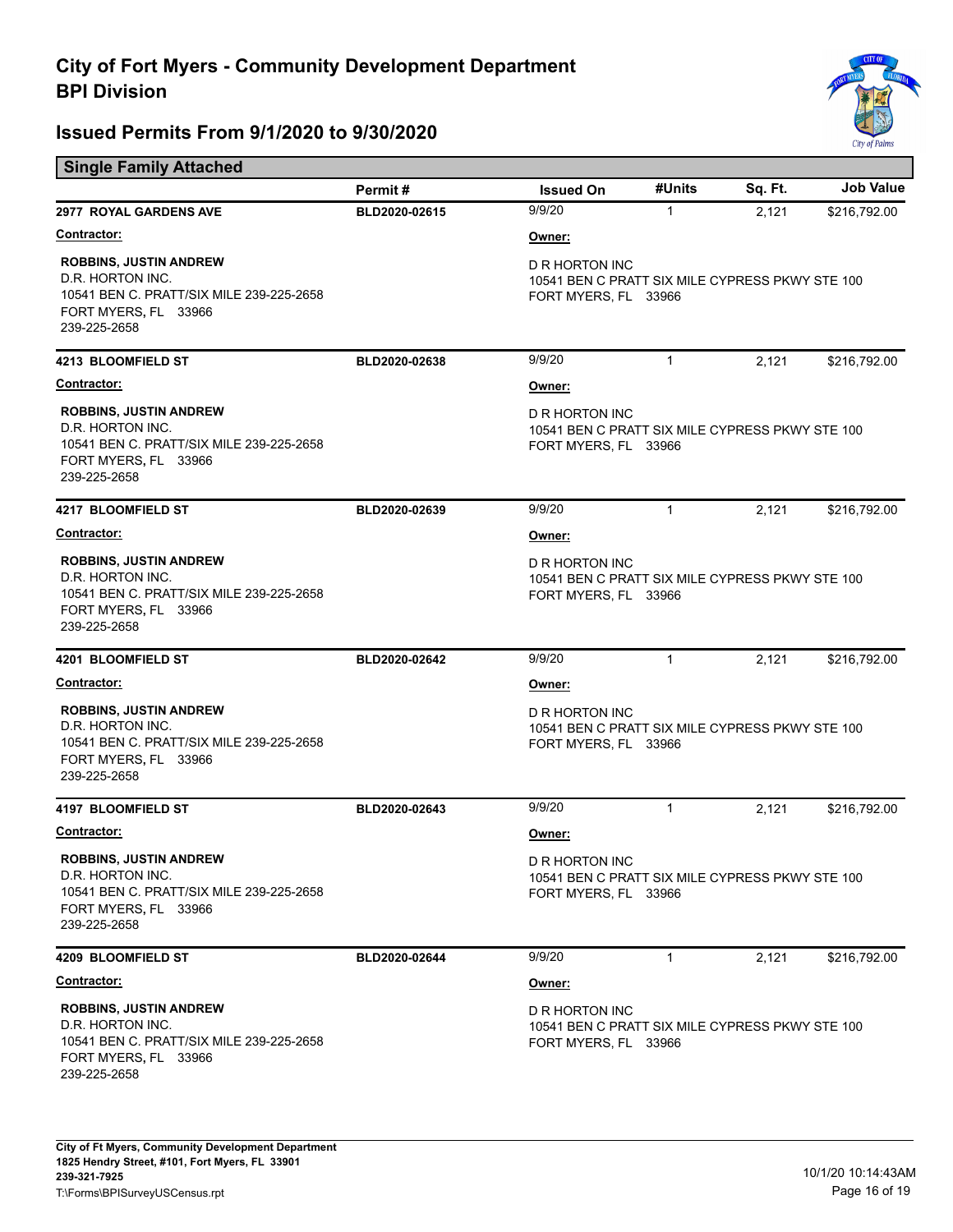

 FORT MYERS**,** FL 33966 FORT MYERS, FL 33966  FORT MYERS**,** FL 33966 FORT MYERS, FL 33966  FORT MYERS**,** FL 33966 FORT MYERS, FL 33966  FORT MYERS**,** FL 33966 FORT MYERS, FL 33966  SUNRISE**,** FL 33323 SUNRISE, FL 33323  SUNRISE**,** FL 33323 SUNRISE, FL 33323 **Single Family Attached 4205 BLOOMFIELD ST Permit # BLD2020-02646 Issued On**  9/9/20 **#Units**  1 **Sq. Ft.**  2,121 **Job Value**  \$216,792.00 **Contractor:** Owner: **ROBBINS, JUSTIN ANDREW**  D.R. HORTON INC. 10541 BEN C. PRATT/SIX MILE 239-225-2658 239-225-2658 D R HORTON INC 10541 BEN C PRATT SIX MILE CYPRESS PKWY STE 100 **4237 BLOOMFIELD ST BLD2020-02653** 9/9/20 1 2,121 \$216,792.00 **Contractor: Owner: ROBBINS, JUSTIN ANDREW**  D.R. HORTON INC. 10541 BEN C. PRATT/SIX MILE 239-225-2658 239-225-2658 D R HORTON INC 10541 BEN C PRATT SIX MILE CYPRESS PKWY STE 100 **4241 BLOOMFIELD ST BLD2020-02654** 9/9/20 1 2,121 \$259,738.00 **Contractor:** Owner: **ROBBINS, JUSTIN ANDREW**  D.R. HORTON INC. 10541 BEN C. PRATT/SIX MILE 239-225-2658 239-225-2658 D R HORTON INC 10541 BEN C PRATT SIX MILE CYPRESS PKWY STE 100 **4229 BLOOMFIELD ST BLD2020-02696** 9/9/20 1 2,121 \$216,792.00 **Contractor:** Owner: **ROBBINS, JUSTIN ANDREW**  D.R. HORTON INC. 10541 BEN C. PRATT/SIX MILE 239-225-2658 239-225-2658 D R HORTON INC 10541 BEN C PRATT SIX MILE CYPRESS PKWY STE 100 **11706 LAKEWOOD PRESERVE PL BLD2020-02504** 9/10/20 1 2,781 \$340,561.00 **Contractor: Owner: SMITH, GLEN HENDRIX**  G.L. BUILDING CORPORATION 1600 SAWGRASS CORPORATE PKWY 239-208-8326 239-208-8326 LEE COUNTY HOMES STE 400 1600 SAWGRASS CORPORATE PKWY **11700 LAKEWOOD PRESERVE PL BLD2020-02538** 9/10/20 1 2,781 [\\$340,561.00](https://340,561.00)  **Contractor: Owner: Owner: Owner: Owner: Owner: Owner: Owner: Owner: Owner: Owner: Owner: Owner: Owner: Owner: Owner: Owner: Owner: Owner: Owner: Owner: Owner: Owner: OWNER SMITH, GLEN HENDRIX**<br>
G.L. BUILDING CORPORATION STE 400 1600 SAWGRASS CORPORATE PKWY 1600 SAWGRASS CORPORATE PKWY 239-208-8326 239-208-8326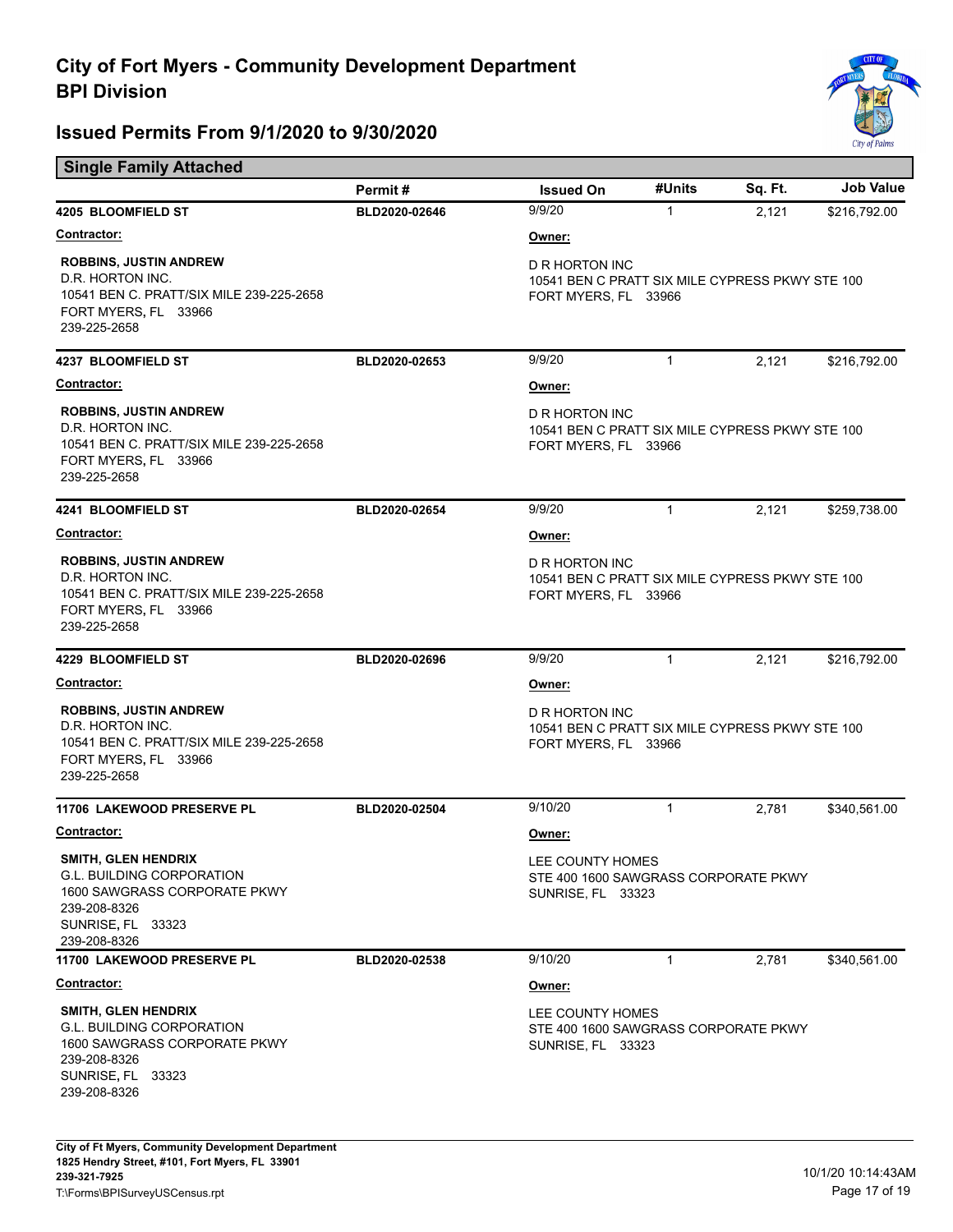

 FORT MYERS**,** FL 33966 FORT MYERS, FL 33966  FORT MYERS**,** FL 33966 FORT MYERS, FL 33966  FORT MYERS**,** FL 33966 FORT MYERS, FL 33966  FORT MYERS**,** FL 33966 FORT MYERS, FL 33966  FORT MYERS**,** FL 33966 FORT MYERS, FL 33966  FORT MYERS**,** FL 33966 FORT MYERS, FL 33966 **Single Family Attached 3009 ROYAL GARDENS AVE Permit # BLD2020-02591 Issued On**  9/10/20 **#Units**  1 **Sq. Ft.**  2,121 **Job Value**  \$216,792.00 **Contractor: Owner: ROBBINS, JUSTIN ANDREW**  D.R. HORTON INC. 10541 BEN C. PRATT/SIX MILE 239-225-2658 239-225-2658 D R HORTON INC 10541 BEN C PRATT SIX MILE CYPRESS PKWY STE 100 **2993 ROYAL GARDENS AVE BLD2020-02596** 9/10/20 1 2,121 \$216,792.00 **Contractor: Owner: Owner: Owner: Owner: Owner: Owner: Owner: Owner: Owner: Owner: Owner: Owner: Owner: Owner: Owner: Owner: OWNER: OWNER: OWNER: OWNER: OWNER: OWNER: OWNER: ROBBINS, JUSTIN ANDREW**  D.R. HORTON INC. 10541 BEN C. PRATT/SIX MILE 239-225-2658 239-225-2658 D R HORTON INC 10541 BEN C PRATT SIX MILE CYPRESS PKWY STE 100 **4233 BLOOMFIELD ST BLD2020-02693** 9/10/20 1 2,121 \$216,792.00 **Contractor:** Owner: **ROBBINS, JUSTIN ANDREW**  D.R. HORTON INC. 10541 BEN C. PRATT/SIX MILE 239-225-2658 239-225-2658 D R HORTON INC 10541 BEN C PRATT SIX MILE CYPRESS PKWY STE 100 **4221 BLOOMFIELD ST BLD2020-02701** 9/10/20 1 2,121 \$216,792.00 **Contractor:** Owner: **ROBBINS, JUSTIN ANDREW**  D.R. HORTON INC. 10541 BEN C. PRATT/SIX MILE 239-225-2658 239-225-2658 D R HORTON INC 10541 BEN C PRATT SIX MILE CYPRESS PKWY STE 100 **4225 BLOOMFIELD ST BLD2020-02702** 9/10/20 1 2,121 \$216,792.00 **Contractor: Owner: ROBBINS, JUSTIN ANDREW**  D.R. HORTON INC. 10541 BEN C. PRATT/SIX MILE 239-225-2658 239-225-2658 D R HORTON INC 10541 BEN C PRATT SIX MILE CYPRESS PKWY STE 100 **4260 LEMONGRASS DR BLD2020-01726** 9/29/20 1 2,300 [\\$281,658.00](https://281,658.00)  **Contractor:** Owner: **MCMURRAY, DARIN LEE** CALATLANTIC GROUP INC 10481 BEN C PRATT SIX MILE CYPRESS PKWY 10481 BEN C PRATT/SIX MILE CYP 239-278-1177 239-278-1177